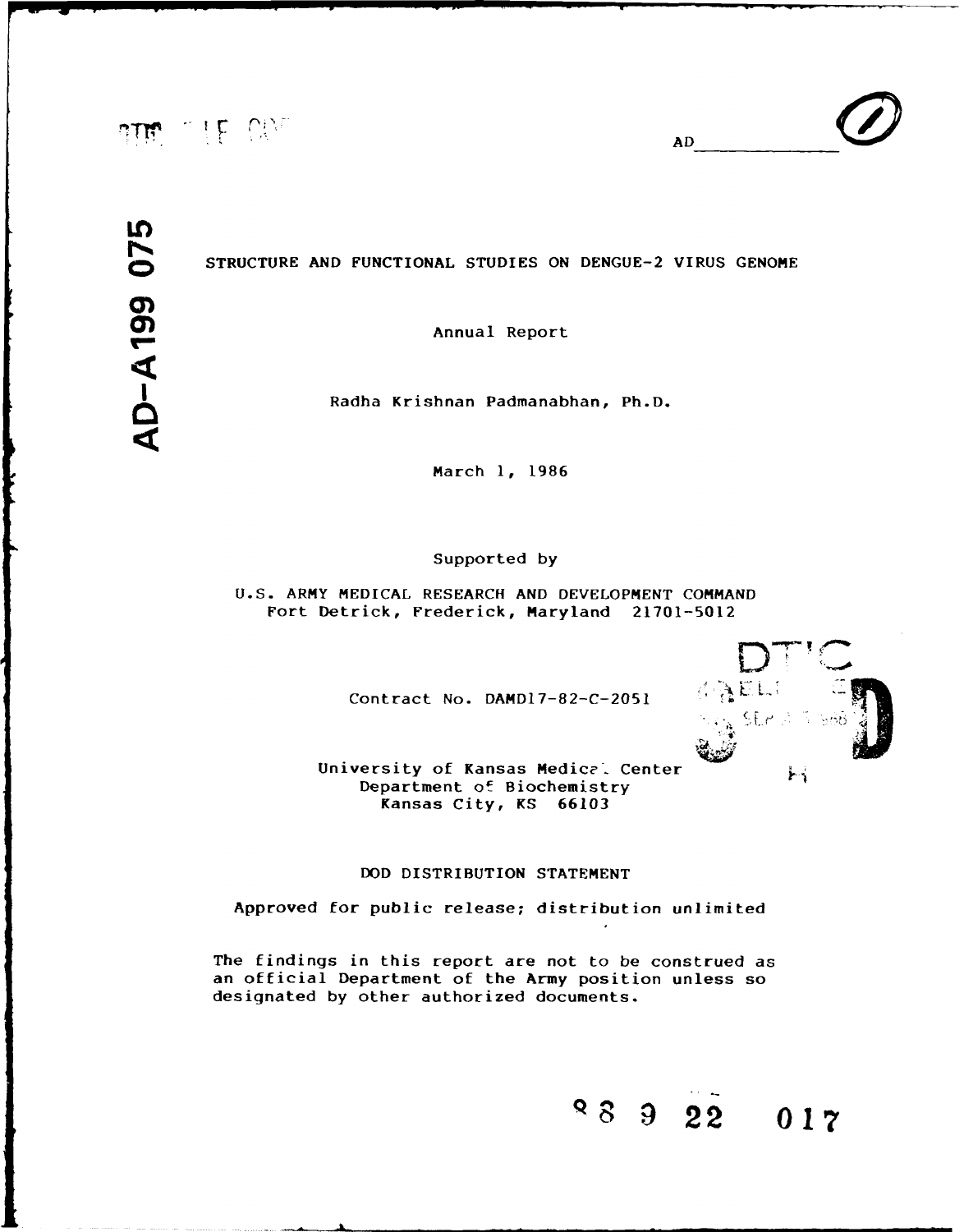| SECURITY CLASSIFICATION OF THIS PAGE                                                                                                                                        |                                                                                   |                                                        |                                                      |             |                                                                             |
|-----------------------------------------------------------------------------------------------------------------------------------------------------------------------------|-----------------------------------------------------------------------------------|--------------------------------------------------------|------------------------------------------------------|-------------|-----------------------------------------------------------------------------|
|                                                                                                                                                                             | <b>REPORT DOCUMENTATION PAGE</b>                                                  |                                                        |                                                      |             | Form Approved<br>OMB No. 0704-0188                                          |
| 1a. REPORT SECURITY CLASSIFICATION<br>Unclassified                                                                                                                          |                                                                                   | 1b RESTRICTIVE MARKINGS                                |                                                      |             |                                                                             |
| 2a. SECURITY CLASSIFICATION AUTHORITY                                                                                                                                       |                                                                                   |                                                        | 3 DISTRIBUTION / AVAILABILITY OF REPORT              |             |                                                                             |
| 2b. DECLASSIFICATION/DOWNGRADING SCHEDULE                                                                                                                                   |                                                                                   | Approved for public release;<br>distribution unlimited |                                                      |             |                                                                             |
| 4 PERFORMING ORGANIZATION REPORT NUMBER(S)                                                                                                                                  |                                                                                   | 5 MONITORING ORGANIZATION REPORT NUMBER(S)             |                                                      |             |                                                                             |
|                                                                                                                                                                             |                                                                                   |                                                        |                                                      |             |                                                                             |
| 6a. NAME OF PERFORMING ORGANIZATION<br>6b OFFICE SYMBOL<br>(If applicable)<br>University of Kansas Medical                                                                  |                                                                                   | 7a. NAME OF MONITORING ORGANIZATION                    |                                                      |             |                                                                             |
| Center                                                                                                                                                                      |                                                                                   |                                                        |                                                      |             |                                                                             |
| 6c. ADDRESS (City, State, and ZIP Code)<br>Department of Biochemistry                                                                                                       |                                                                                   |                                                        | 7b. ADDRESS (City, State, and ZiP Code)              |             |                                                                             |
| 39th & Rainbow Blvd.                                                                                                                                                        |                                                                                   |                                                        |                                                      |             |                                                                             |
| Kansas City, KS 66103<br><b>8a. NAME OF FUNDING / SPONSORING</b>                                                                                                            | 8b. OFFICE SYMBOL                                                                 |                                                        | 9. PROCUREMENT INSTRUMENT IDENTIFICATION NUMBER      |             |                                                                             |
| ORGANIZATION U.S. Army Medical                                                                                                                                              | (if applicable)                                                                   |                                                        |                                                      |             |                                                                             |
| Research & Development Command                                                                                                                                              |                                                                                   |                                                        | Contract No. DAMD17-82-C-2051                        |             |                                                                             |
| 8c. ADDRESS (City, State, and ZIP Code)                                                                                                                                     |                                                                                   | <b>PROGRAM</b>                                         | 10. SOURCE OF FUNDING NUMBERS<br><b>PROJECT</b>      | <b>TASK</b> | WORK UNIT                                                                   |
| Fort Detrick                                                                                                                                                                |                                                                                   | ELEMENT NO                                             | $NO$ $3M16-$                                         | NO.         | <b>ACCESSION NO</b>                                                         |
| Frederick, Maryland 21701-5012                                                                                                                                              |                                                                                   | 61102A                                                 | 1102BS10                                             | AA          | 092                                                                         |
| 11. TITLE (Include Security Classification)                                                                                                                                 |                                                                                   |                                                        |                                                      |             |                                                                             |
| Structural and Functional Studies on Dengue-2 Virus Genome                                                                                                                  |                                                                                   |                                                        |                                                      |             |                                                                             |
| 12. PERSONAL AUTHOR(S)                                                                                                                                                      |                                                                                   |                                                        |                                                      |             |                                                                             |
| Radha Krishnan Padmanabhan<br>13a TYPE OF REPORT<br>13b TIME COVERED<br>14 DATE OF REPORT (Year, Month, Day)<br>15 PAGE COUNT                                               |                                                                                   |                                                        |                                                      |             |                                                                             |
| Annual Report                                                                                                                                                               | FROM 9/1/84 TO 8/31/85                                                            | 1986 March 1                                           |                                                      |             | 28                                                                          |
| 16. SUPPLEMENTARY NOTATION                                                                                                                                                  |                                                                                   |                                                        |                                                      |             |                                                                             |
| 17<br><b>COSATI CODES</b>                                                                                                                                                   | 18. SUBJECT TERMS (Continue on reverse if necessary and identify by block number) |                                                        |                                                      |             |                                                                             |
| <b>FIELD</b><br><b>GROUP</b><br><b>SUB-GROUP</b><br>RA 1; Characterization of three CDNA clones by hybridization;                                                           |                                                                                   |                                                        |                                                      |             |                                                                             |
| 06<br>03                                                                                                                                                                    | complete DNA sequence analysis of these clones totalling                          |                                                        |                                                      |             |                                                                             |
| 01<br>06<br>19 ABSTRACT (Continue on reverse if necessary and identify by block number)                                                                                     |                                                                                   |                                                        |                                                      |             | 4,586 nucleotides; Deduced amino acid sequences of dengue viral<br>antigens |
| 1. Out of eleven cDNA ciones, we selected three for further characterization by DNA                                                                                         |                                                                                   |                                                        |                                                      |             |                                                                             |
| sequence analysis. Two of these clones overlapped by 470 base pairs.                                                                                                        |                                                                                   |                                                        |                                                      |             |                                                                             |
| For DNA sequence analysis of these clones, we used the strategy of Guo et. al. (1983).<br>$\mathbf{2.}$                                                                     |                                                                                   |                                                        |                                                      |             |                                                                             |
| Complete DNA sequence of these three clones have been determined. The region                                                                                                |                                                                                   |                                                        |                                                      |             |                                                                             |
| sequenced represents about 42% of the dengue virus genome.                                                                                                                  |                                                                                   |                                                        |                                                      |             |                                                                             |
| Examination of the primary nucleotide sequences using computer programs developed<br>مگ                                                                                     |                                                                                   |                                                        |                                                      |             |                                                                             |
| for translation in all possible reading frames revealed the presence of long open                                                                                           |                                                                                   |                                                        |                                                      |             |                                                                             |
| reading frames spanning the entire length of the cDNA clones. From the DNA sequences,<br>amino acid sequences of segments of putative polyprotein precursor of dengue virus |                                                                                   |                                                        |                                                      |             |                                                                             |
| genome were derived. The putative polypeptides derived from the DNA sequence are                                                                                            |                                                                                   |                                                        |                                                      |             |                                                                             |
| 885 and 643 amino acids in length. We have $\mathbb{R}^2$ . We have a set of the set                                                                                        |                                                                                   |                                                        |                                                      |             |                                                                             |
| 20. DISTRIBUTION / AVAILABILITY OF ABSTRACT<br>21 ABSTRACT SECURITY CLASSIFICATION<br>Unclassified<br>UNCLASSIFIED/UNLIMITED USAME AS RPT.<br><b>CO DTIC USERS</b>          |                                                                                   |                                                        |                                                      |             |                                                                             |
| 22a. NAME OF RESPONSIBLE INDIVIDUAL                                                                                                                                         |                                                                                   | 301-663-7325                                           | 22b. TELEPHONE (Include Area Code) 22c OFFICE SYMBOL |             | SGRD-RMI-S                                                                  |
| Mrs. Virginia M. Miller<br>DD Form 1473, JUN 86                                                                                                                             | Previous editions are obsolete.                                                   |                                                        |                                                      |             | SECURITY CLASSIFICATION OF THIS PAGE                                        |
|                                                                                                                                                                             |                                                                                   |                                                        |                                                      |             |                                                                             |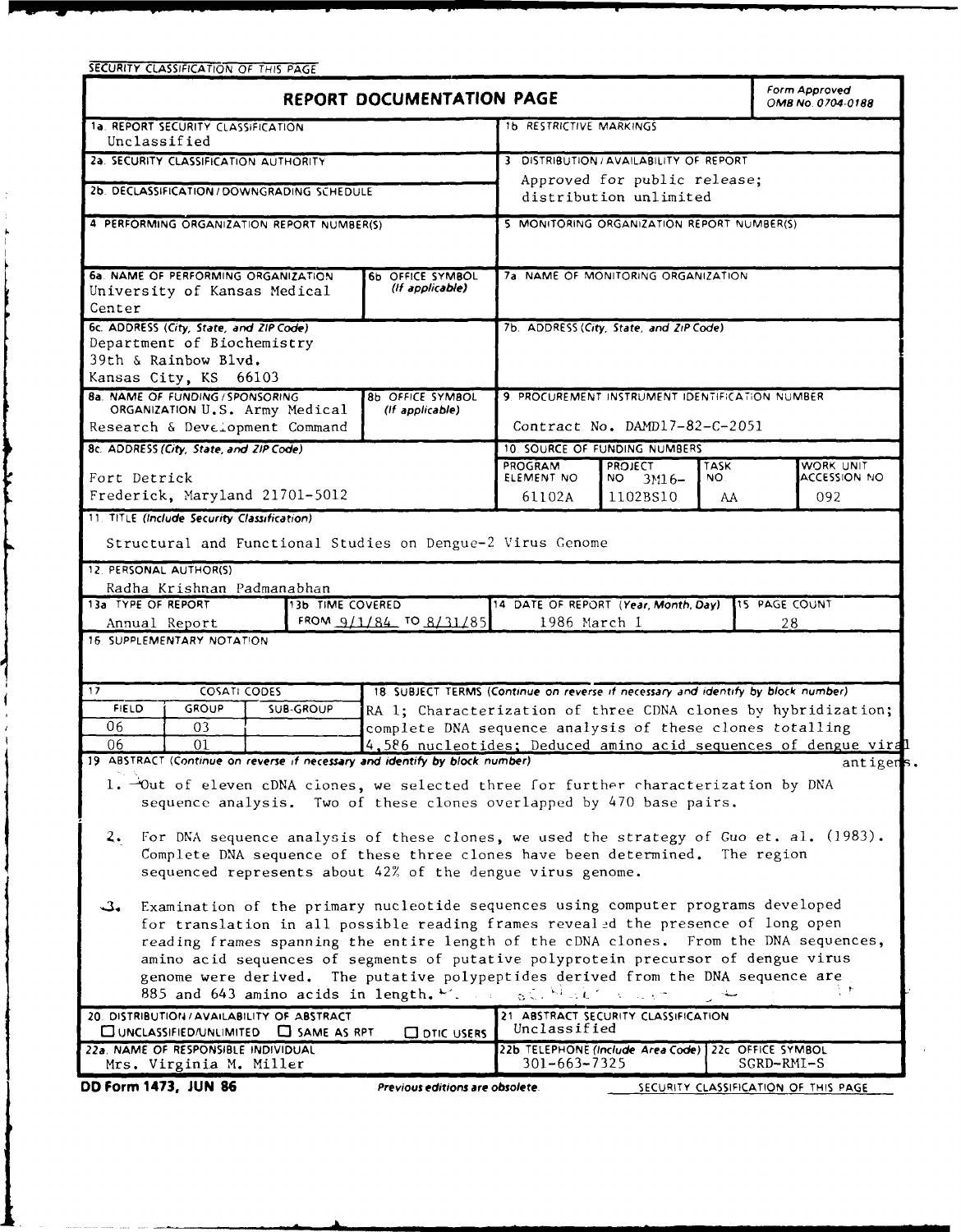### **FOREWORD**

The investigators have abided by the National Institutes of Health Guidelines for Research involving Recombinant DNA Molecules (April 1982) and the Administrative Practices Supplements, as indicated in the Memorandum of Understanding and Agreement, reviewed orginaily by Dr. Larry H. Baker (late), Chairman of the Institutional Biosafety Committee and by Dr. Stanley Barban, Scientific Administrator, Office of Recombinant DNA Activity, N.I.H.

Citations of commercial organizations and trade names in this report do not constitute an official nepartment of the Army endorsement or approval of the products or services of these organizations.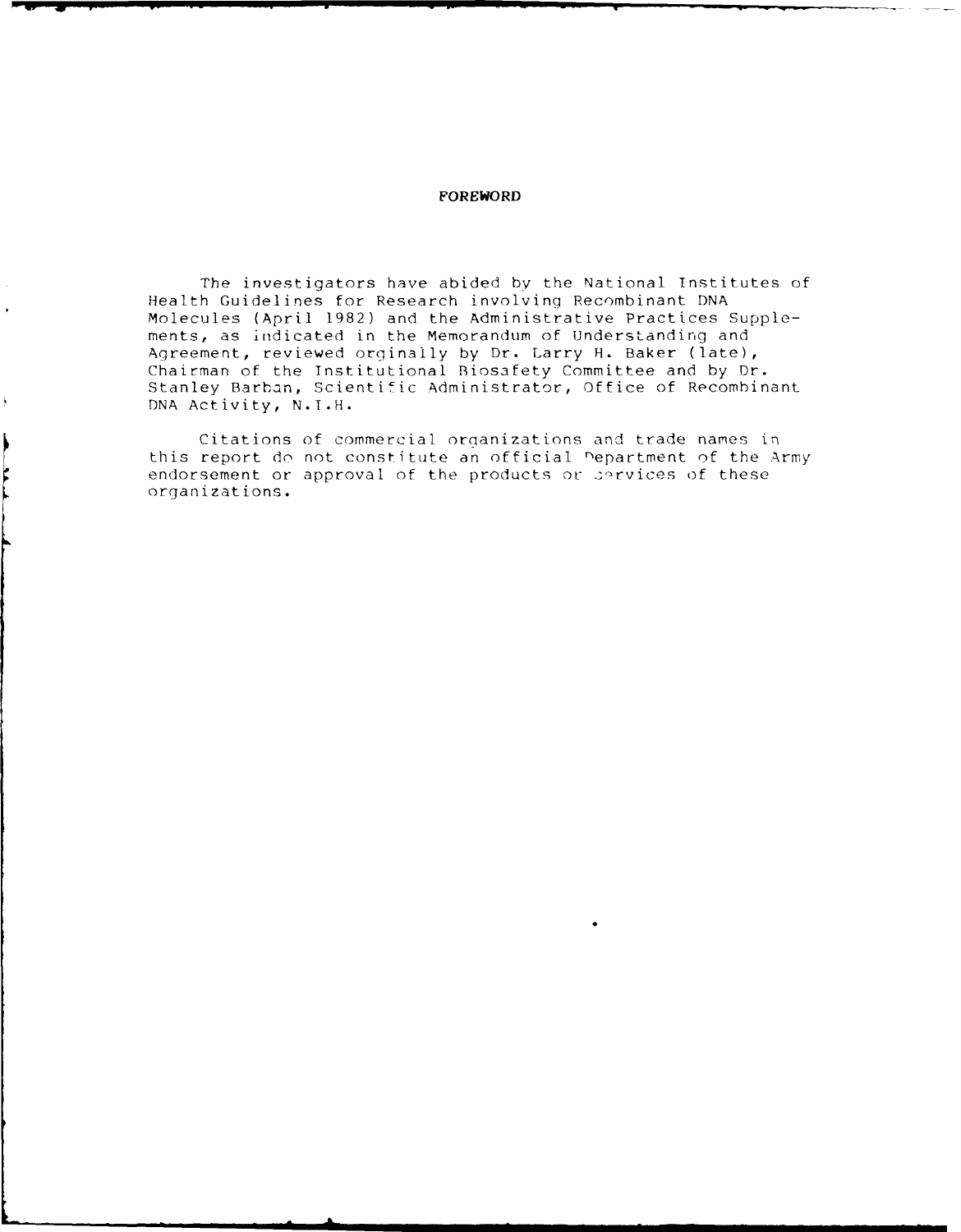### **,"ABLE** OF CONTENTS

|                                           |      |                                                                                                                                                                                                     |                                                                                                        | Page No.   |
|-------------------------------------------|------|-----------------------------------------------------------------------------------------------------------------------------------------------------------------------------------------------------|--------------------------------------------------------------------------------------------------------|------------|
| 1.                                        |      | Introduction                                                                                                                                                                                        |                                                                                                        | 1          |
| 2.                                        |      | Body of the report                                                                                                                                                                                  |                                                                                                        |            |
|                                           | 2.1  | Characterization of cDNA clones by Southern<br>hybridization                                                                                                                                        |                                                                                                        | $2 - 3$    |
|                                           | 2,2  | Strategy for subcloning pVV1 and pVV9 cDNA                                                                                                                                                          |                                                                                                        | 4          |
|                                           | 2.3  | Progressive shortening of the pVV1 and pVV9 after<br>Bal 31 digestion and cloning into E. coli JM83                                                                                                 | $4 - 5$                                                                                                |            |
|                                           | 2.4  | Complete DNA sequence analysis of the subclones<br>of pVV1 and pVV9 generated by BaI-31 and the verification<br>of DNA sequence for the cDNA clone, pVV17 by sequencing<br>the complementary strand |                                                                                                        |            |
|                                           | 2, 5 | Analysis of the DNA sequences of pVV17, pVV1 and pVV9<br>for the presence of open reading frame DNAs which<br>are putative regions coding for the dengue viral<br>antigens                          |                                                                                                        | $6 - 7$    |
|                                           | 2.6  | Amino acid sequences of the dengue viral polypeptides<br>deduced from the DNA sequence                                                                                                              | $7 - 8$                                                                                                |            |
| 3.                                        |      | Appendixes                                                                                                                                                                                          |                                                                                                        | $9 - 20$   |
|                                           | 3.1  | Figure Legends                                                                                                                                                                                      |                                                                                                        | $9 - 11$   |
|                                           | 3,2  | Figures                                                                                                                                                                                             |                                                                                                        | $12 - 205$ |
| 4.                                        |      | Literature Cited                                                                                                                                                                                    |                                                                                                        | 21         |
| Personnel Supported by the Contract<br>5. |      |                                                                                                                                                                                                     | Accession For<br>NUEL FA&I<br>A DIIS TAN<br>ιİ<br>Unisquisible ed<br>Γl<br>Justifiantion.              | 22         |
|                                           |      |                                                                                                                                                                                                     | Pν<br>アーケーション アーバル<br><b>A</b> conservation to the property of<br>Autor Line Control<br>Dist - Special |            |

 $\bar{1}$  $\overline{a}$ 

L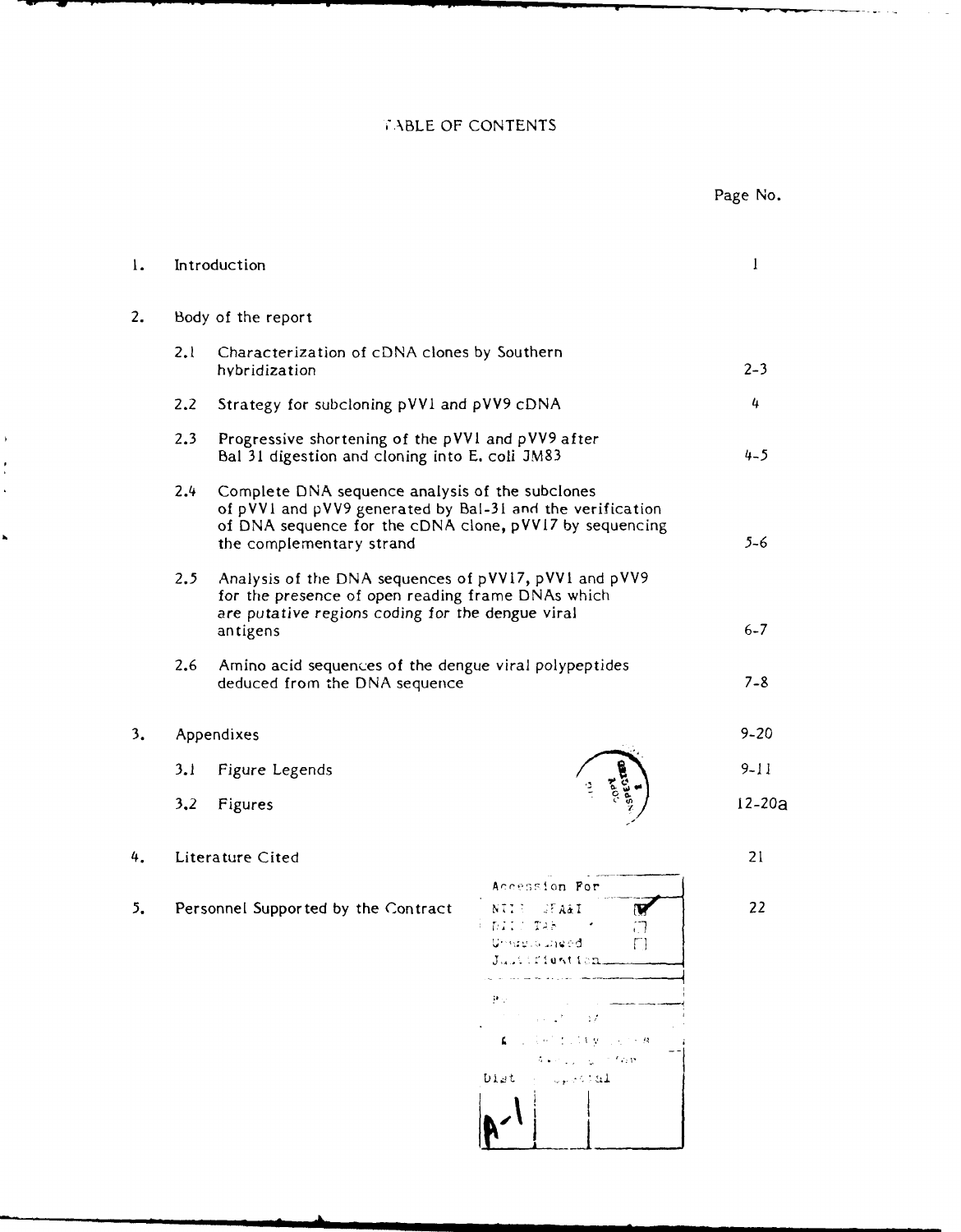### INTRODUCTION

The progress made from September 1, 1984 to August 31, 1985 can be divided into the following categories.

- 1. Characterization of two cDNA clones, pVVI and pVV9 by Southern hybridization.
- 2. Strategy for subcloning pVVI and pVV9 DNA.
- 3. Progressive shortening of the pVVI & pVV9 DNA after Bal31 digestion and cloning into E.coli 3M83.
- 4. Complete DNA sequence analysis of the subclones of pVVI and pVV9 generated by Bal-31 and the verification of DNA sequence for the cDNA clone, pVVI7 by sequencing the complementary strand.
- 5. Analysis of the DNA sequences of pVV17, pVV1 and pVV9 for the presence of open reading frame DNAs which are putative regions coding for the dengue viral antigens.
- 6. Amino acid sequences of the dengue viral polypeptides deduced *from* the DNA sequence.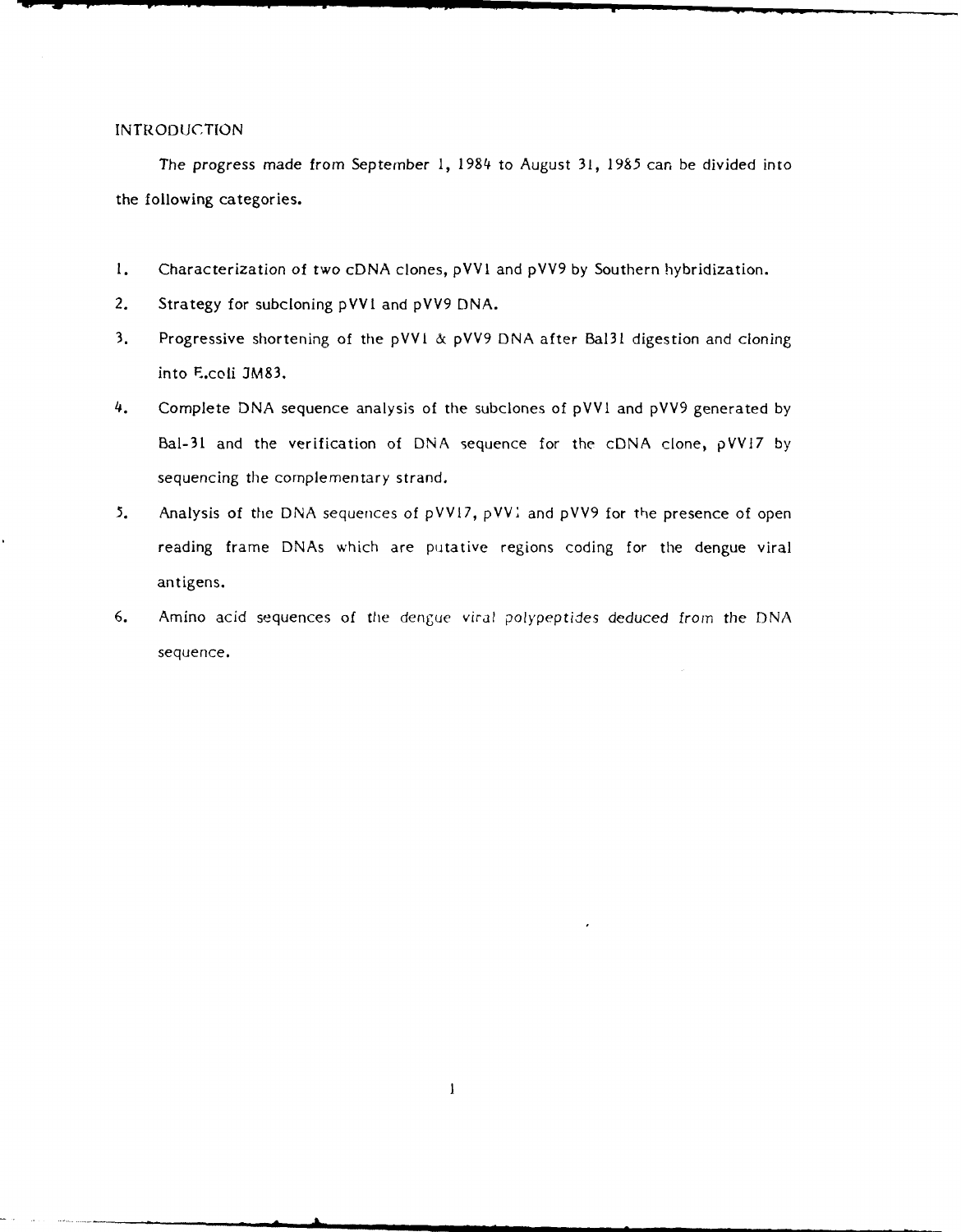### **1.** Characterization of cDNA clones by Southern hybridization.

### a. Rationale

During the period, Sept. **1,** 1983 - Aug. **31,** 1984, we obtained eleven cDNA clones pVV1,2,4,7,8,9,11,14,15,17 and 18 which had cDNA inserts, ranging in sizes from 0.95 kilobases to 2.0 kilobases (see Fig. 7 of Report Number Three). **Of** these clones, only nine clones had cDNA inserts that could be released by PstI digestion. In the clones pVV14 and **18,** one of the Pstl sites were lost. The further characterization of these two clones is not complete and therefore is not reported here. However, the characterization of the other nine clones were carried out by Southern hybridization (1975). The results are described in the following section.

### b. Experimental

In order to characterize these cDNA clones with respect to the overlapping regions present in them, several Southern hybridization (see Southern, 1975) were carried out. In these experiments plasmid DNAs were prepared from these nine clones. Each was digested with two different combinations of restriction enzymes, BgIll **+** Pstl and Pst **1 +** EcoRl, except with cDNA clones, pVV7, pVVI and pVV9. pVV7 was digested only with BgIII + PstI, pVV1 with PstI + PvuII and pVV9 with KpnI + Pst I. (Fig. 1b). In Fig. 1a, these plasmid DNAs were digested with only Pstl as a control to release the cDNA inserts. These restriction digests were electrophoresed on an agarose gel (1%) and the DNA fragments were transferred to a Gene Screen Plus membrane filter (NEN-DuPont). The DNA fragments immobilized on the membrane filter were hybridized with the probes prepared from the cDNA inserts of pVV17 (Fig. 2a), pVV4 (Fig. 2b), pVV7 (Fig. 2c) and pVVII (Fig. 2d) by nick translation. The results, summarized in Table I indicate that the cDNAs from the plasmids pVV2,4,7,8,11,15 hybridized with the probe from pVVI7 and therefore share common sequences with pVV17. In contrast, these cDNAs did not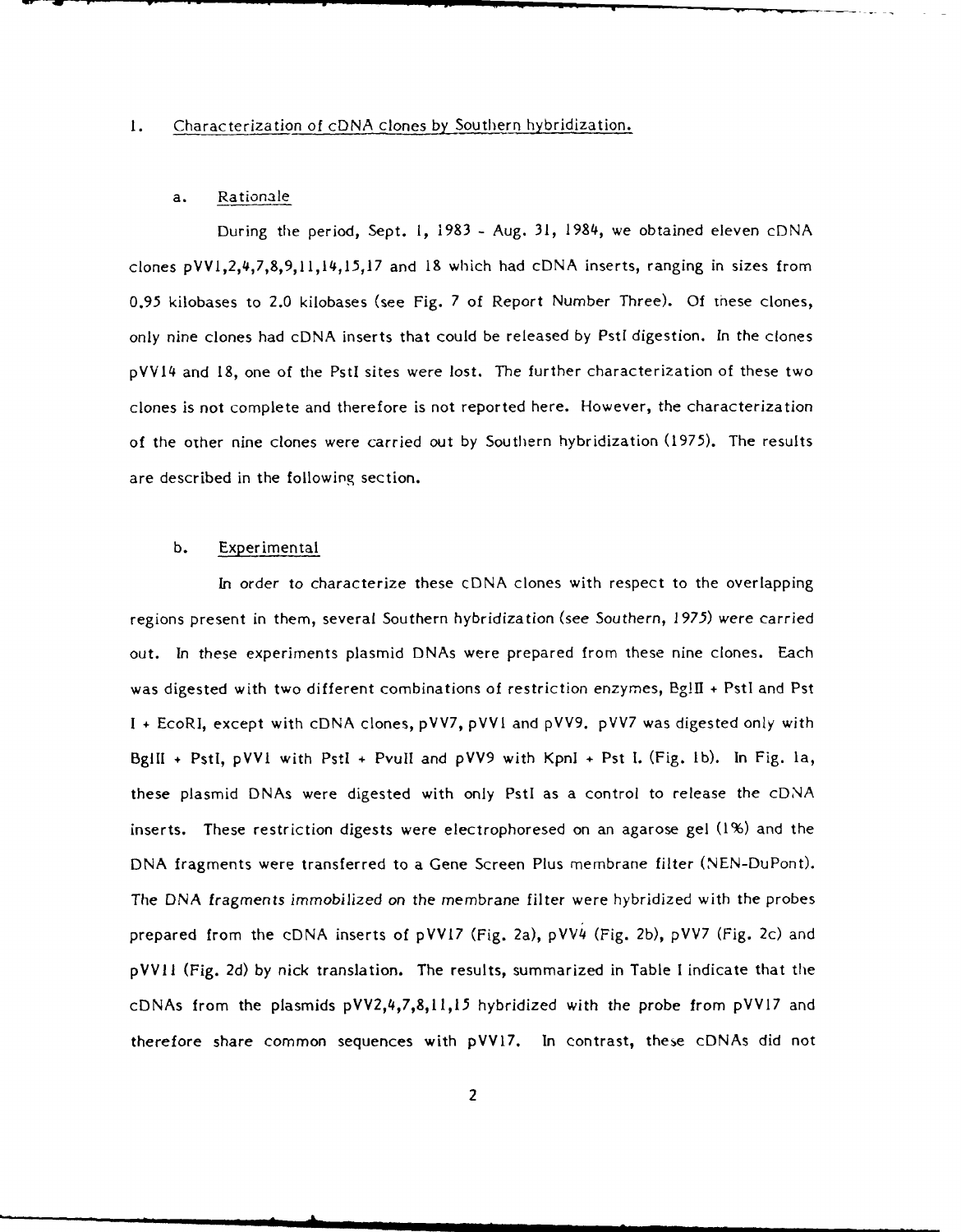hybridize with pVV1 and 9. In order to examine whether pVV1 and pVV9 shared any sequences, the pVVI plasmid DNA was digested with either Pstl alone (lane 2, Fig. 2e) or PstI + PvuII (lane 3, Fig. 2e). As controls, undigested pVV17 DNA and PstI digested pVV9 DNA were used. These DNAs were electrophoresed on an agarose gel, transferred to a Gene Screen Membrane filter and hybridized with the cDNA probe from pVV9 plasmid. The results shown in Fig. 2e indicated that pVV1 and pVV9 shared common sequences and the homologous sequences are located in the large fragment obtained from the digestion of pVV1 cDNA insert with Pvull. Further hybridization analysis **of** pVVl and pVV9 cDNAs suusequent to double digestion with KpnI and Pstl showed that pVV9 cDNA is located 5' to pVV1 cDNA and that these two cDNA shared approximately 450 base pairs (see Fig. 3).

### Table I

### Southern hybridization analysis of DEN-2 cDNA clones

|                | Hybridization signal to cDNA clones |                  |              |
|----------------|-------------------------------------|------------------|--------------|
| Expt.          | Prope                               | $\ddot{}$        |              |
|                |                                     |                  |              |
| $\mathbf{I}$   | 17                                  | 2,4,7,8,11,15,17 | 1,9          |
| $\overline{c}$ | 11                                  | 2,4,11,15,17     | 1, 9, 7      |
| 3              | 4                                   | 2,4,7,11,15,17   | 1,9          |
| 4              | 7                                   | 2,4,7,17         | 1, 9, 11, 15 |
|                |                                     |                  |              |

pvv8 was not tested in experiments 2-4.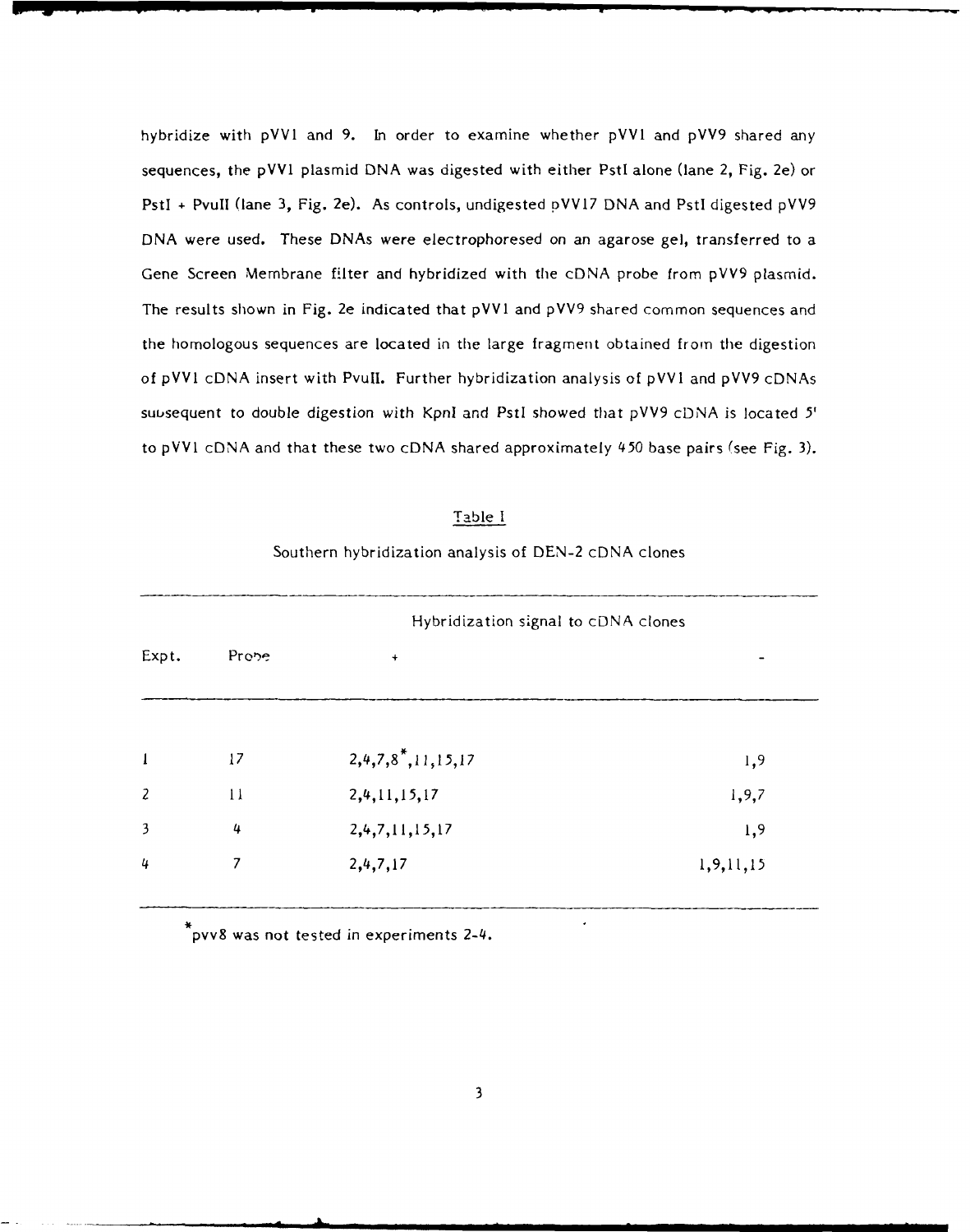### 2. Strategy for subcloning pVVI and pVV9 cDNA.

### a. Rationale.

In order to analyze the organization of a viral genome and localization of the gene coding for viral specific structural and non-structural proteins, it is important to determine the nucleotide sequer.ce from which the amino acid sequence of the proteins can be deduced (see the following sections). Several strategies for rapid sequencing of long DNA fragments, which are over 2000 bp in length, have become available recently using either the phage M13 system (Barnes and Bevan, 1983) or the plasmid system (Guo et.al. 1983). The latter strategy was used for sequencing pVV17 cDNA clone (see Report Number Three for details).

The same strategy was used for sequencing pVV1 and pVV9 cDNA clones. In principle, a long target DNA is progressively shortened from one end, by digestion with Bal-31 nuclease, followed by cleaving off the shortened vector DNA. The family of the shortened target DNA molecule, is subsequently cloned between the PstI site and SmaI site, within the polylinker region of  $pUC13'-1$  (Fig. 4). DNA fragments cloned into this plasmid are sequenced directly by the chemical method of Maxam and Gilbert (1977). A few ambiguities in our sequence analysis were clarified by sequencing the compiementary strand by labeling the 3' or **5'** terminus.

## 3, Progressive shortening of the **pVV1** & **pVV9** DNA after Bal3l digestion and cloning into E.coli JM83.

### a. Background

Bal 31 niclease is a processive exonuclease which is capable of digesting double stranded DNA to give rise to progressively shortened DNA molecules. The extent of digestion is controlled by varying the incubation time. The termini of the Bal 31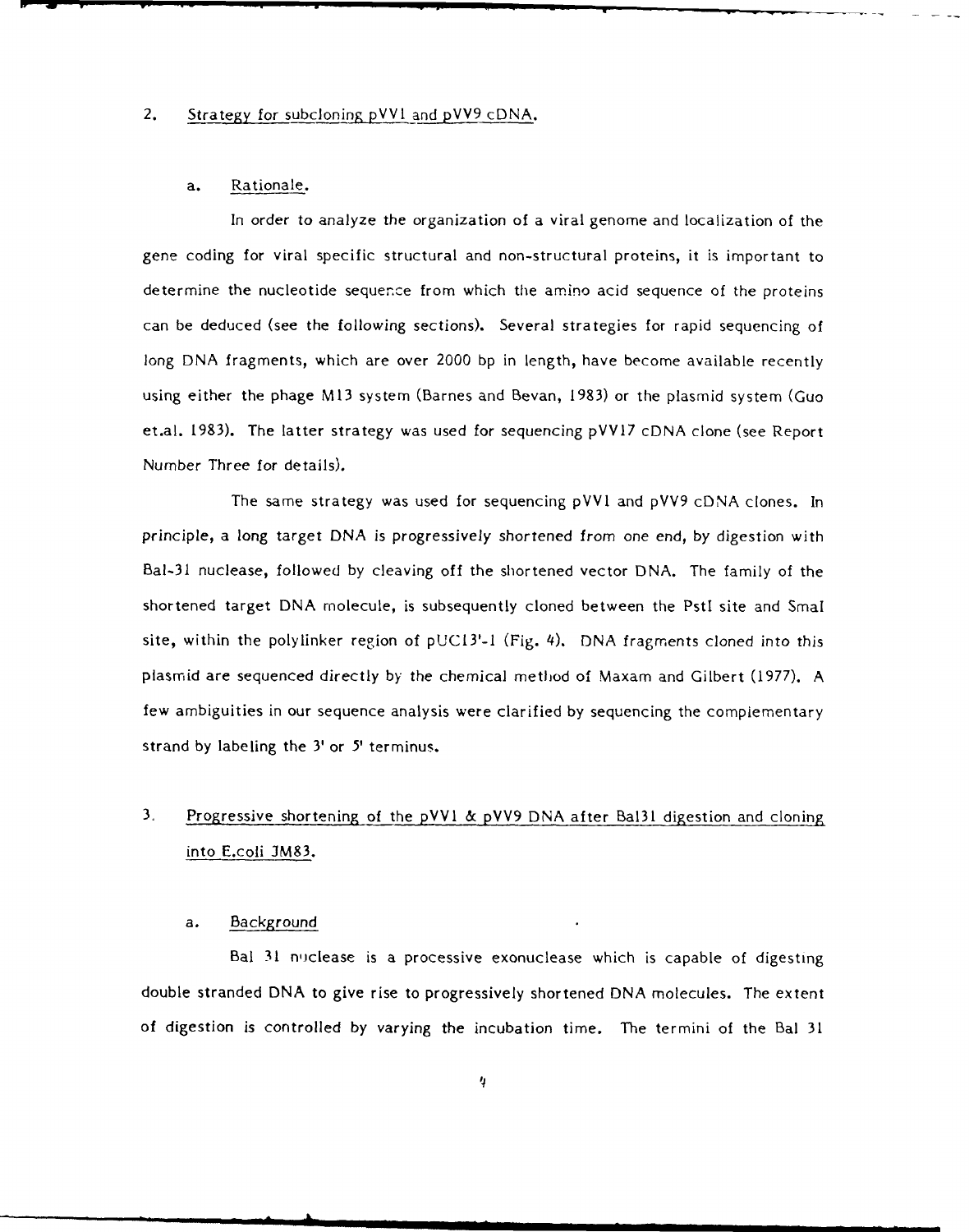generated molecules are not exactly blunt-ended and therefore need to be treated with the DNA polymerase (large fragment) from E.coli to make them exactly blunt-ended.

### b. Experimental

The conditions for Bal3l nuclease digestion of pVVI and pVV9 were the same as described in the Report Number Three for pVVI7 clone. The only differences in the protocol are the omission of Sall linkers to the blunt-ended termini (Step iv on page 18 of Annual Report **#3)** and the use of Pstl-Smal site of the vector for cloning (step vi on page 19 of Annual Report **/3).** Several transformants were screended and the minipreparation of plasmic; DNA was carried out. The size of the shortened target DNA was determined after digestion with two restriction enzymes (Pstl + BamHI) and electrophoresed with appropriate size markers on an agarose gel (1%). Fig. 5 shows a stepwise ladder formation of shortened DNAs which were obtained from various subclons of pVV9 cDNA. Similar protocol was used for pVV1 DNA. The subclones of pVVI and 9 were used for DNA sequence analysis.

# 4. Complete DNA sequence analysis of the subclones of pVVI and pVV9 generated by Bal-31 and the verification of DNA sequence for the cDNA clone, pVV17 by sequencing the complementary strand.

### a. Background

The shortened inserts in these subclones are such that the difference in cDNA insert size between any two of them is approximately 200-250 nucleotides (Fig. **5).** The rationale for choosing such a progression of shortened cDNA is that if the DNA sequence analysis is carried out from a fixed site of these cDNA clones, and if we are able to obtain sequence of 250-300 nucleotides per sequencing gel, then each block of sequence data is expected to overlap with the next one (from a shortened cDNA) by about 50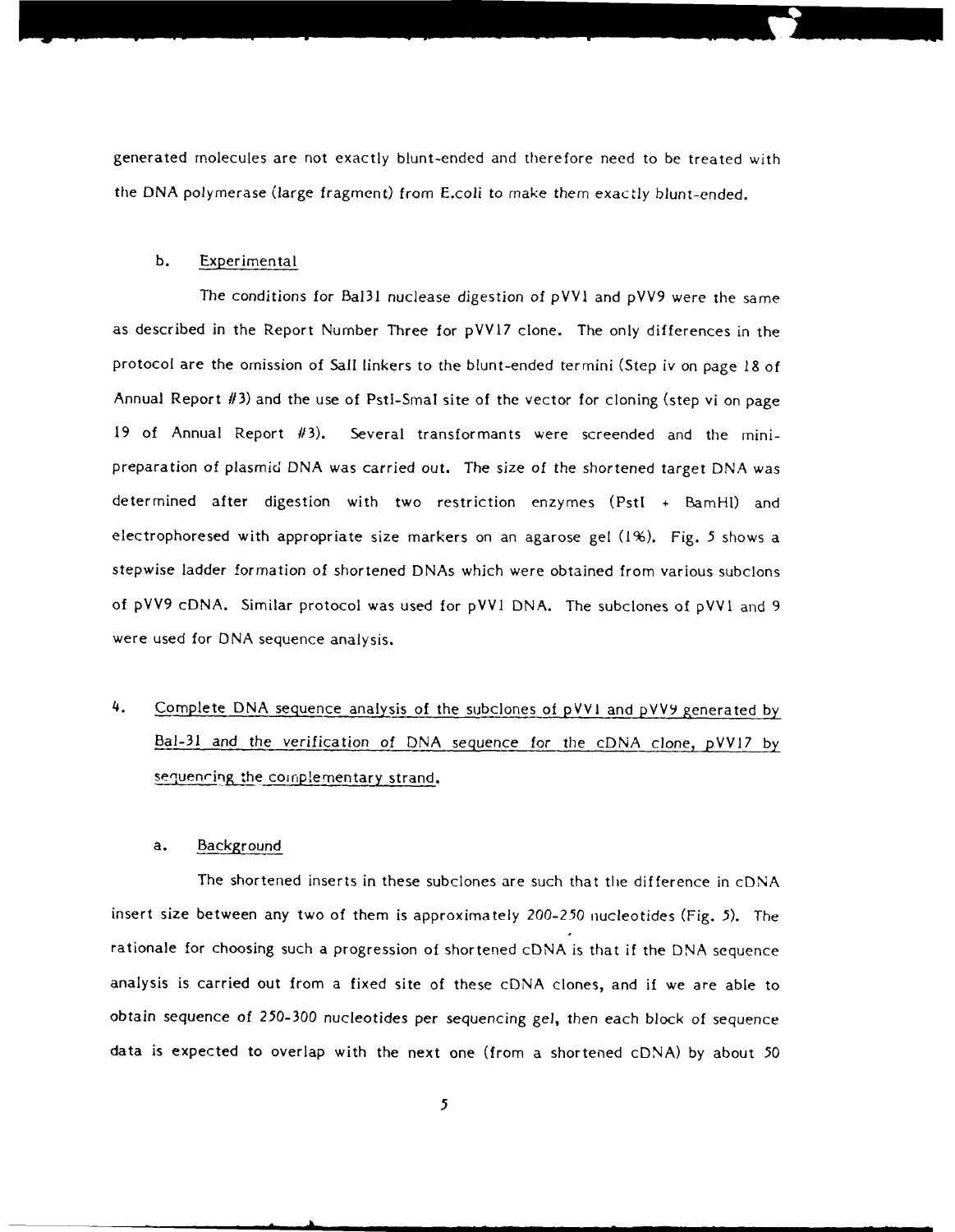nucleotides. This strategy will enable us to obtain the complete sequence of a cDNA, 2 kb in length, very rapidly by sequencing the subset of shortened cDNA clones from the fixed site of the plasmid. We used the chemical method of Maxam and Gilbert (1977) for sequence analysis.

### b. Experimental

The plasmid DNA (20  $\mu$  g) from the parent clone (pVV1 or pVV9) or subclone of either parent clone was digested with BamHl (25 units) at 37°C for 60 min. The reaction mixture was then treated accordingly depending on whether the **DNA** was to be labeled at the 3' end or the 5' end. The end labeling methods of DNA are described in detail by Maniatis et. al. (1982) and were followed. After labeling, the DNA was digested with the appropriate restriction enzyme (Pstl or HindlIl), and the resultant fragments were separated by low melting point (LMP-) agarose gel electrophoresis. The labeled fragement of interest was recovered from the gel by phenol extraction. The purified fragment was used for sequence analysis.

The complete nucleotide sequence of the DEN-2 cDNA clone pVVl and pVV9 which overlapped by 470 bp is given in Fig. 6a. In Fig. 6b, the complete sequence of pVV17 clone of DEN-2 RNA is given. This sequence is essentially the same as that reported in Annual Progress Report  $(\#3)$  except that a few ambiquities which existed in the previous sequence have been corrected by sequencing the complementary strand of selected subclones of pVVI7 cDNA.

**6**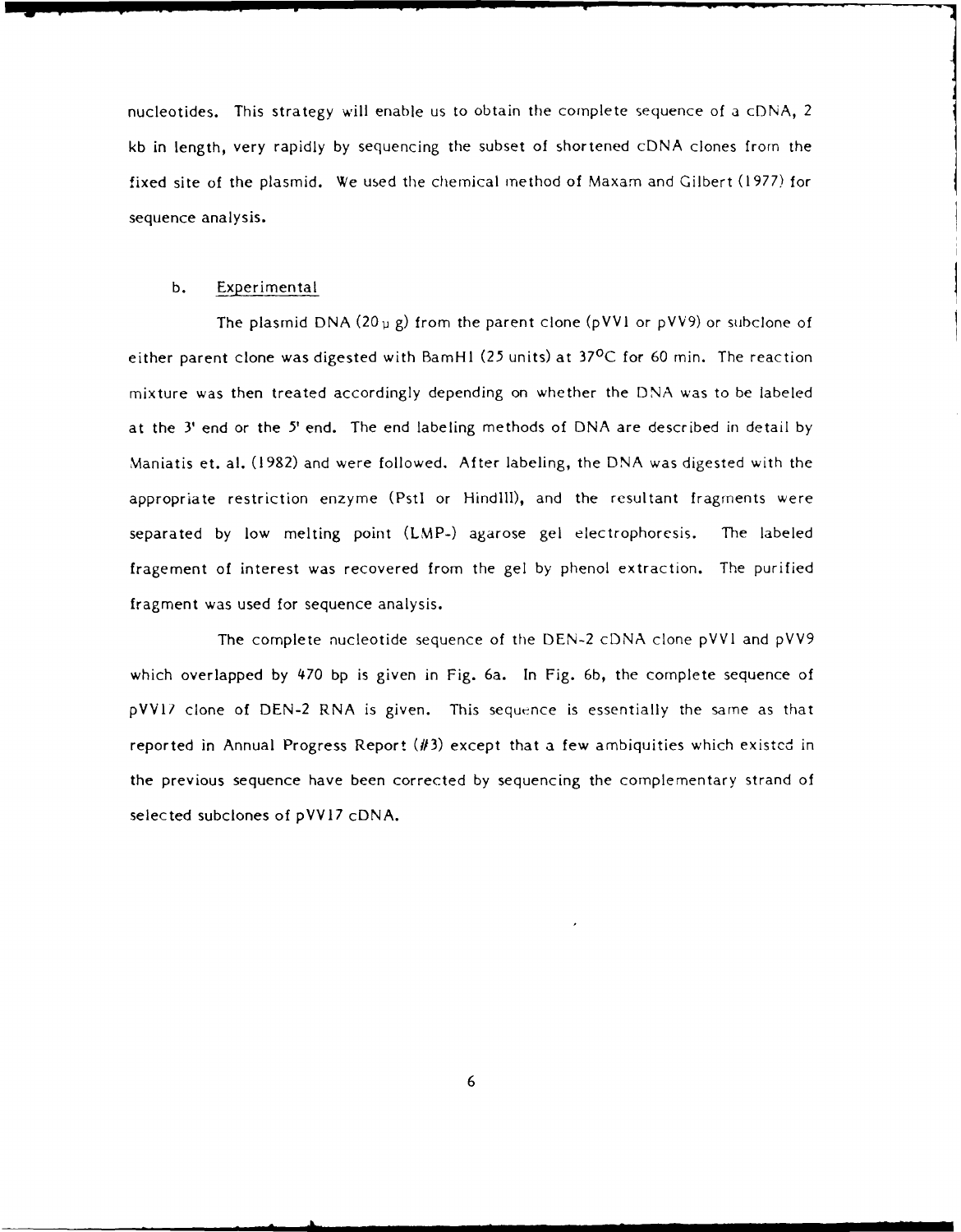$5<sub>1</sub>$ Analysis of the DNA sequences of pVV17, pVV1 and pVV9 for the presence of open reading frame DNAs which are putative regions coding for the dengue viral antigens.

#### Background and Results  $\mathbf{a}$ .

Once the primary sequences of a DNA segment has been determined, it is important to locate the protein coding region(s) within that segment in order to genetically engineer that segment for expression. The characteristic feature of a protein coding region within DNA segment is the presence of an open reading frame (ORF) with the occurrence of the initiation codon ATG at the beginning of the ORF and a termination codon at the end of the ORF. The distance between these two codons depends on the size of the protein encoded by this region. There are computer programs available (we have one set of such programs from International Biotechnologies, Inc., Connecticut) to sean the primary sequence of a DNA segment to locate protein coding regions. The DNA lequences of both strands of pVV91 (the composite sequence of pVV9 and  $pVV$ : Fones and  $pVV$ : Twene scanned in the 5'---3' orientation in all possible (six) reading frames to some to DREs. As shown in Fig. 7, the third reading frame of pVV91 and pVV all sequence of tained an open reading frame which spanned the entire length of the sequence, not cat up that this is the reading frame which is most likely used for translation into  $DFN-2$  viral proteins and that the polarity of the DNA sequence in  $5^{\circ}$  -3<sup> $\circ$ </sup> is same as that of DEN-2 RNA genome,

All the other five reading frames contained many termination codons and are therefore, not involved in translation. Presence of long ORF in all the three cDNA clones of DEN-2 RNA tend to support the notion that DEN-2 virus similar to yellow fever virus genome in having a single long ORF coding for a polyprotein precursor (Rice et al.  $1985$ ).

 $\overline{7}$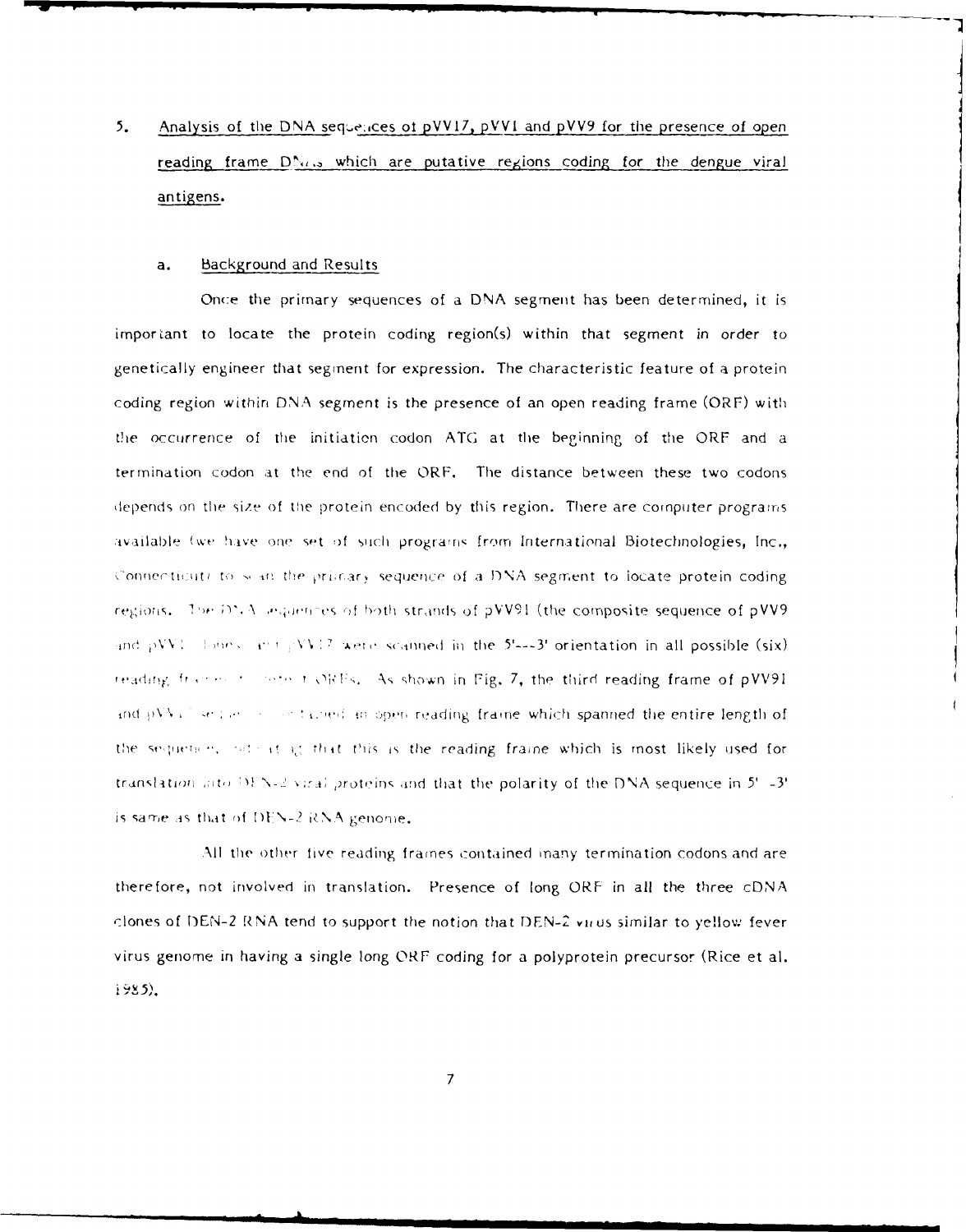**6.** Amino acid sequences of the dengue viral polypeptides deduced from the **DNA** sequence.

### a. Background and Results

The translation of the DNA sequence of DEN-2 cDNA clones, pVV91 (composite sequence) and pVVI7 into the putative precursor polypeptide sequences of Dengue viral antigens using a computer program is shown under the DNA sequences in) Fig. 6a and 6b. These are 885 and 643 amino acids in length, respectively.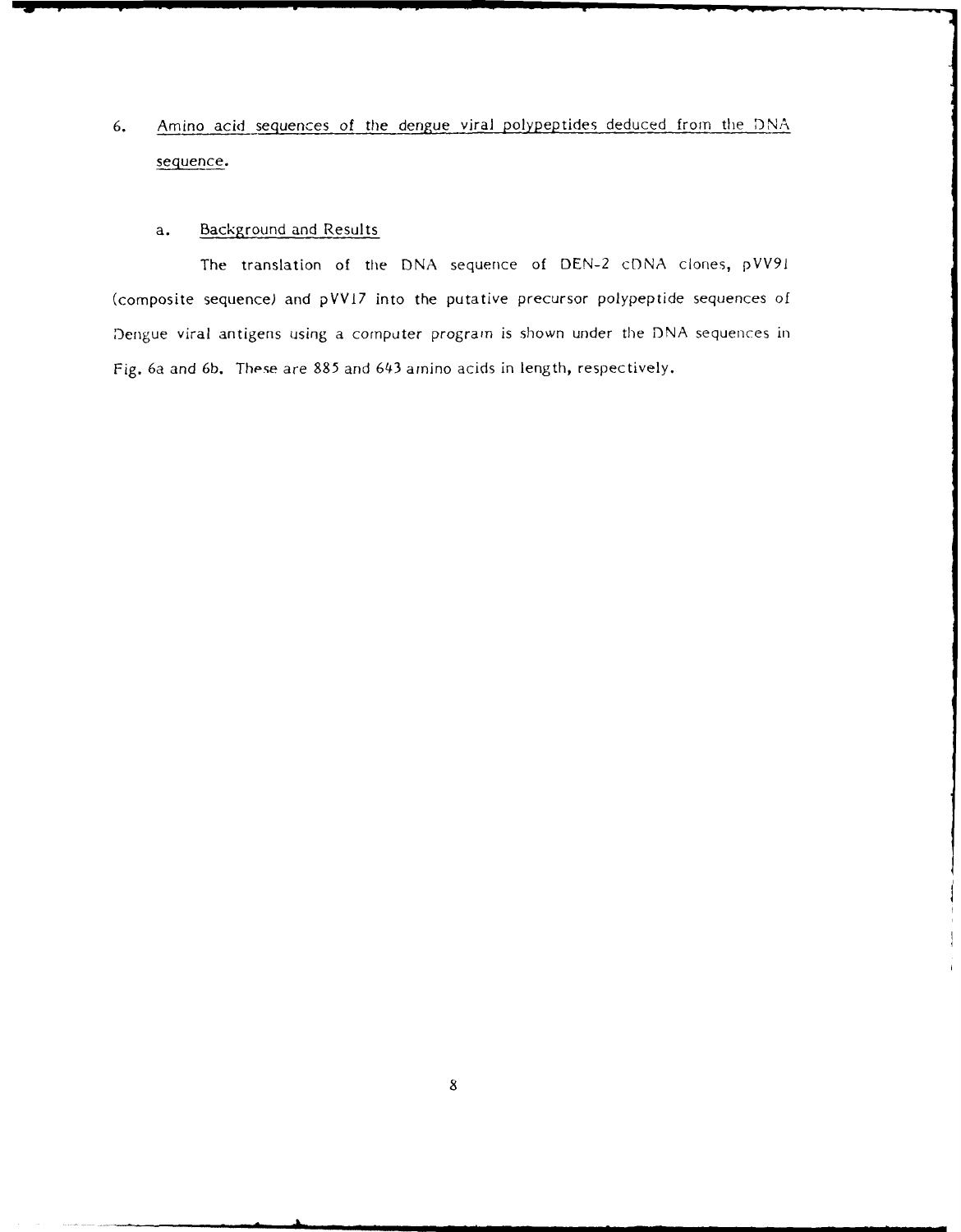### LEGEND TO FIGURES

### Figure 1 Restriction enzyme analysis of cDNA clones of DEN-2 RNA.

- a. The plasmid DNAs including the control vector (lane **11)** was digested with only Pstl. The plasmid DNAs that were used for this experiment were:  $pUC$ 13'-1 (lane **11),** pVVI (lane 10), pVV2 (lane **9),** pVV4 (lane 8), pVV7 (lane 7), pVV8 (lane 6), pVV9 (lane 5), **pVVII** (lane 4), pVV15 (lane 3) and pVV17 (lane 2).
- b. The plasmids containing the cDNA inserts of DEN-2 RNA were prepared and digested with a combination of two enzymes, 1 3g1II **+** PstI (lanes 2,4,6,7, 9,12), Pst[ **+** EcoRI (lanes 3,5,8, and 13), Pstl **+** Pvull (lane 10) or Pstl **+** KpnI (lane **11).** The plasmid DNA used are: pVV2 (lanes 2 and 3), pVV4 (lanes 4 and **5),** pVV7 (lane **6),** pVV15 (lanes 7 and **8), pVVII** (lanes **9),** pVVI (lane **10),** pVV9 (lane 11) and pVVI7 (lanes 12 and 13). DNA digested with eithcr Hind **II** alone (Fig. la, lane 12) or with a mixture of EcoRt **+** Hind **IIl** (Fig. la & **lb,** lane 1) were used as DNA size markers. The digests were electrophoresed on an agarose gel (1%), stained with ethidium bromide and photographed.

### Figure 2 Southern hybridization analysis of cDNA clones from DEN-2 RNA.

The restriction digests from Fig. **I** were electrophoresed and transferred to Gene Screen Plus Membrane Filter (NEN-DuPont). The DNAs immobilized onto the filter were then hybridized to the probes, prepared by nick-translation of cDNA inserts from the clones pVVl7 (Fig. 2a), pVV4 (Fig. 2b), pVV7 (Fig. 2d) and **pVVII** (Fig. 2c). The bands that hybridized were visualized by autoradiography. Fig.  $2a_{\bullet}$  lane  $1,\lambda$  HindIII + EcoRl;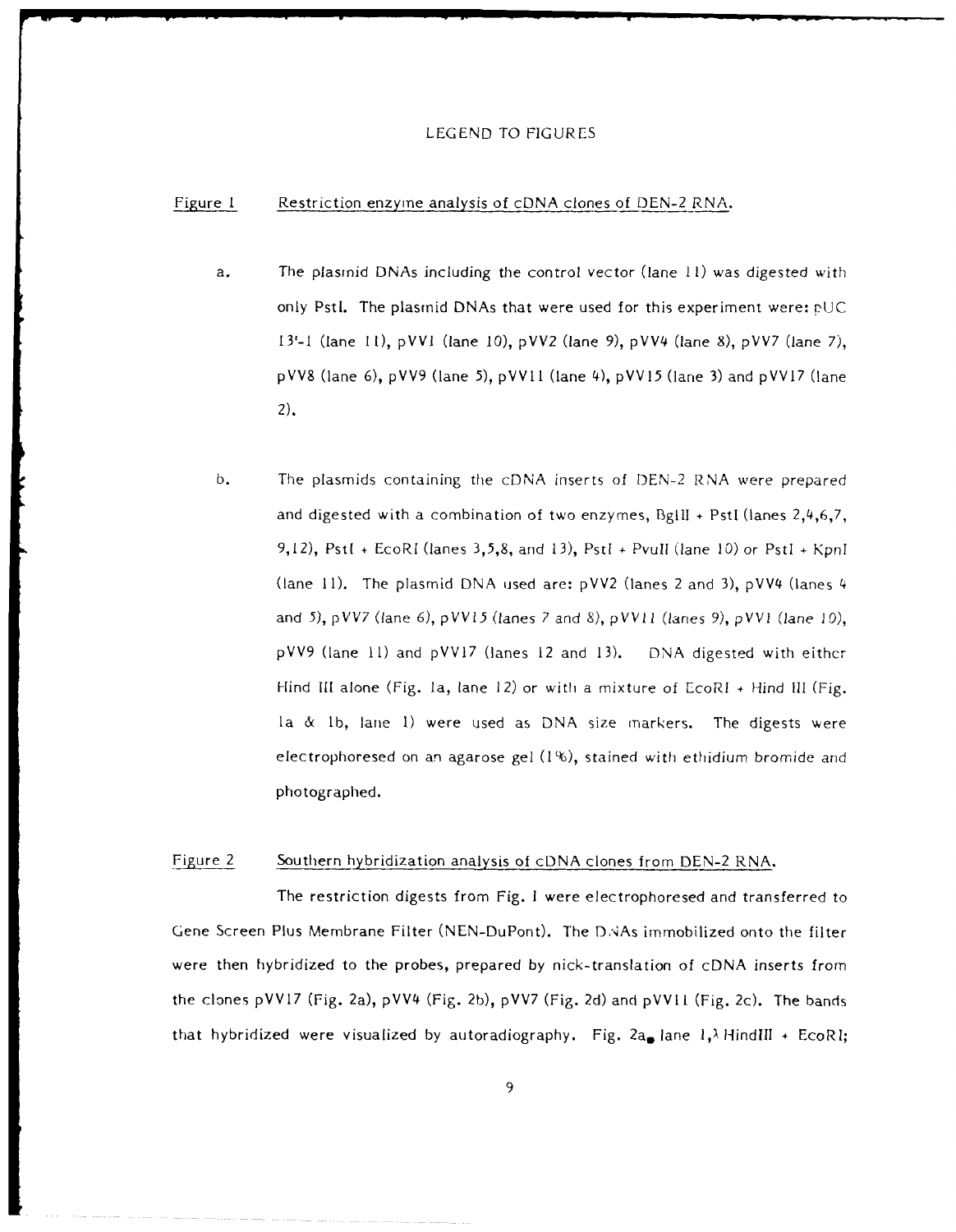lane 2, pUCI3'-I; lanes 3-11, pvvl,2,4,7,8,9,11,15 and 17, respectively. The numbered lares in Fig. 2 b-d corresponds to Fig. lb. Fig. 2e. Southern hybridization of pVV1 and pVV9 DNAs to localize homologous sequences. pVVI DNA was digested with either Pstl alone (lane 2) or Pstl + Pvull (lane 3). Lane I contained DNA from pVV17 (undigested); lane 4 contained a Pstl digest of pVV9 DNA. The DNAs were electrophoresed on an agarose gel (1%), transferred to a Gene Screen membrane filter and hybridized with the nick-translated probe of pVV9-cDNA insert. The bands were detected by autoradiography.

### Figure 3 Mapping of DEN-2 cDNA clones by restriction enzyme analysis and Southern hybridization.

The results from Fig. **I** and Fig. 2 is summarized in this graphic plot. The numbers refer to the number assigned to cDNA clones. The overlapping region between pVVI and pVV9 is about 450 bp.  $E = EcoRI$ ;  $S = Stu I$ ;  $B = Bgl II$ ;  $K = Kpn I$ .

Figure 4 Strategy for kilo-base sequencing of the target DNA. The strategy is the same as described by Guo et al. (1983).

### Figure 5 Size analysis of  $pVV9$  cDNA subclones by agarose gel electrophoresis.

pVV9 DNA (210 ig) was linearized by digesting with EcoRl. It was then digested with Ba131 nuclease (1.5 units) in a total volume of  $482 \text{ }\mu\text{l}$  under conditions described by Guo et al. (1983). Aliquots were taken at various time intervals and were analyzed by electrophoresis on an agarose gel. Progressively shortened DNA molecules were cloned between PstI and SmaI sites of PUC13'-1 vector and were used for transformation of E.coli **M83.** Transformants were screened for the size of the cDNA inserts by double digestion with restriction enzymes, Bam  $H1 + Pst$  I. Lanes 1-5 contained DNA from subclones derived by Bal 31 digestion of pVV9 DNA for 2' (lane 1), 6'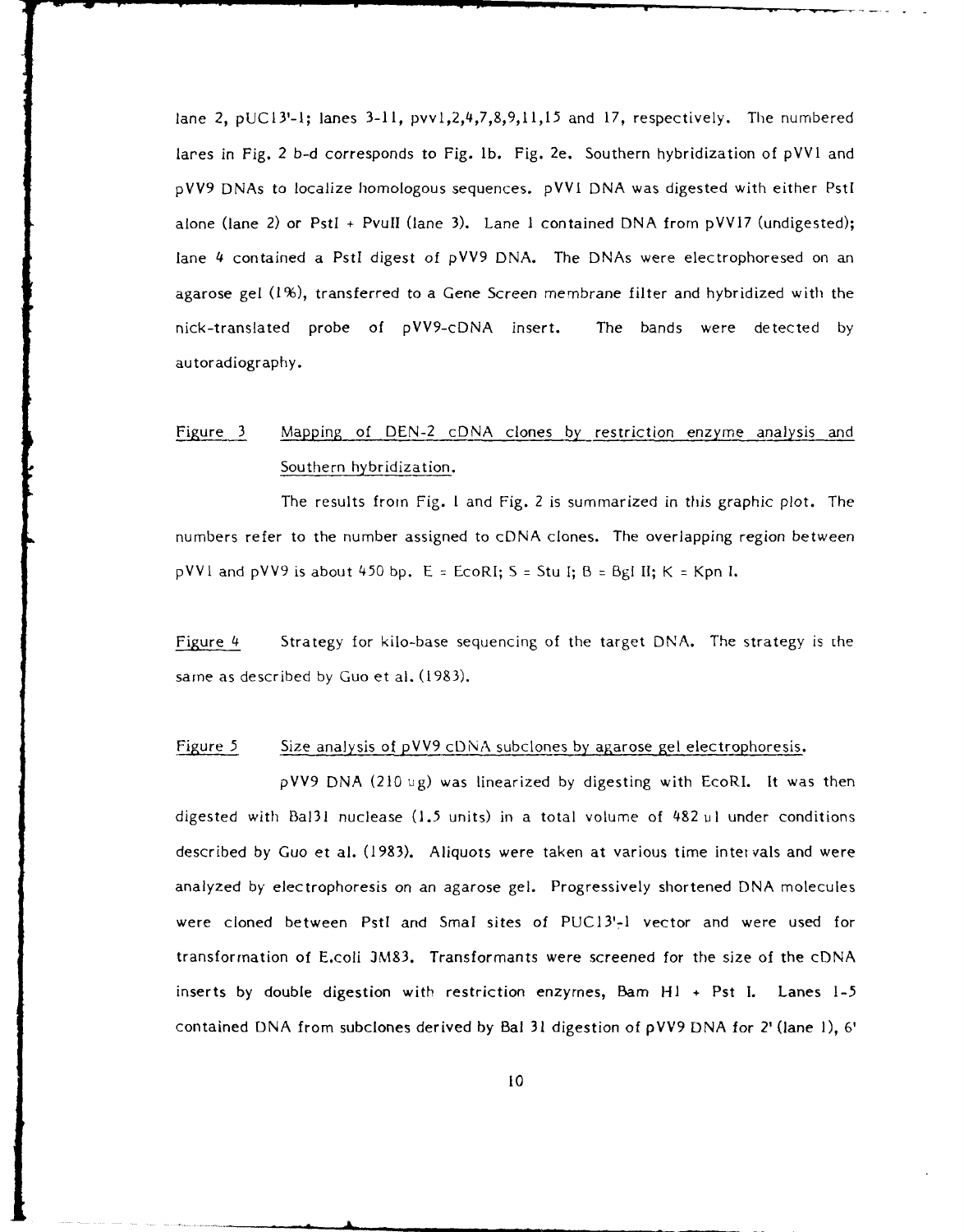(lanes 2 and 3) and **8'** (lanes 4 and 5). Lanes 6 and 7 contained DNA molecular weight markers. Lanes 8-14 contained DNA clones derived from Bal 31 digested pVV9 DNA for 6' (lanes **8-10** and 14) **8'** (lanes **II** and 12) and 10' (lane 13).

### Figure 6 DNA sequence of DEN-2 cDNA clones.

- a. The cDNA clones pVVI and 9 were completely sequenced. We found that these two clones overlapped by 470 bp as expected from the hybridization results. The composite sequence of these two clones (call "pVV9I" in the text) is shown.
- b. The sequence of pVV17 clone is shown. This sequence was derived by sequencing about **75%** of the complementary strand of pVVL7 clone, the sequence of which was originally reported in Report Number Three. A few errors in the previous sequence were corrected.

### Figure 7 Graphic analysis of open reading frame DNA.

The primary nucleotide sequence as shown in Fig. 6a & b and their complements were translated using computer program in all possible reading frames. The location of the stop codons are indicated by vertical lines.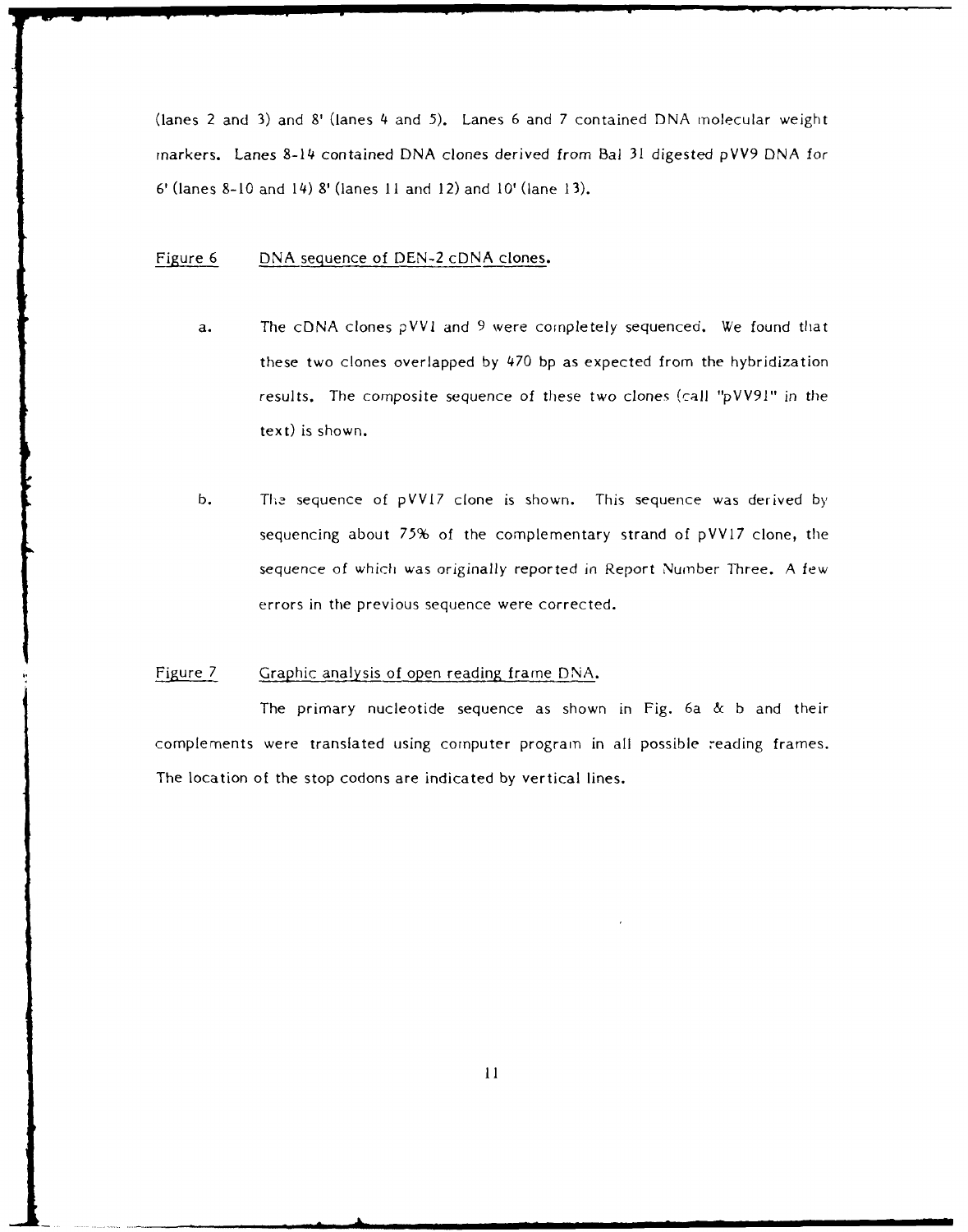|  |  | ۰ | ı<br>٠ | 7<br>L |
|--|--|---|--------|--------|
|--|--|---|--------|--------|



 $\mathcal{A}$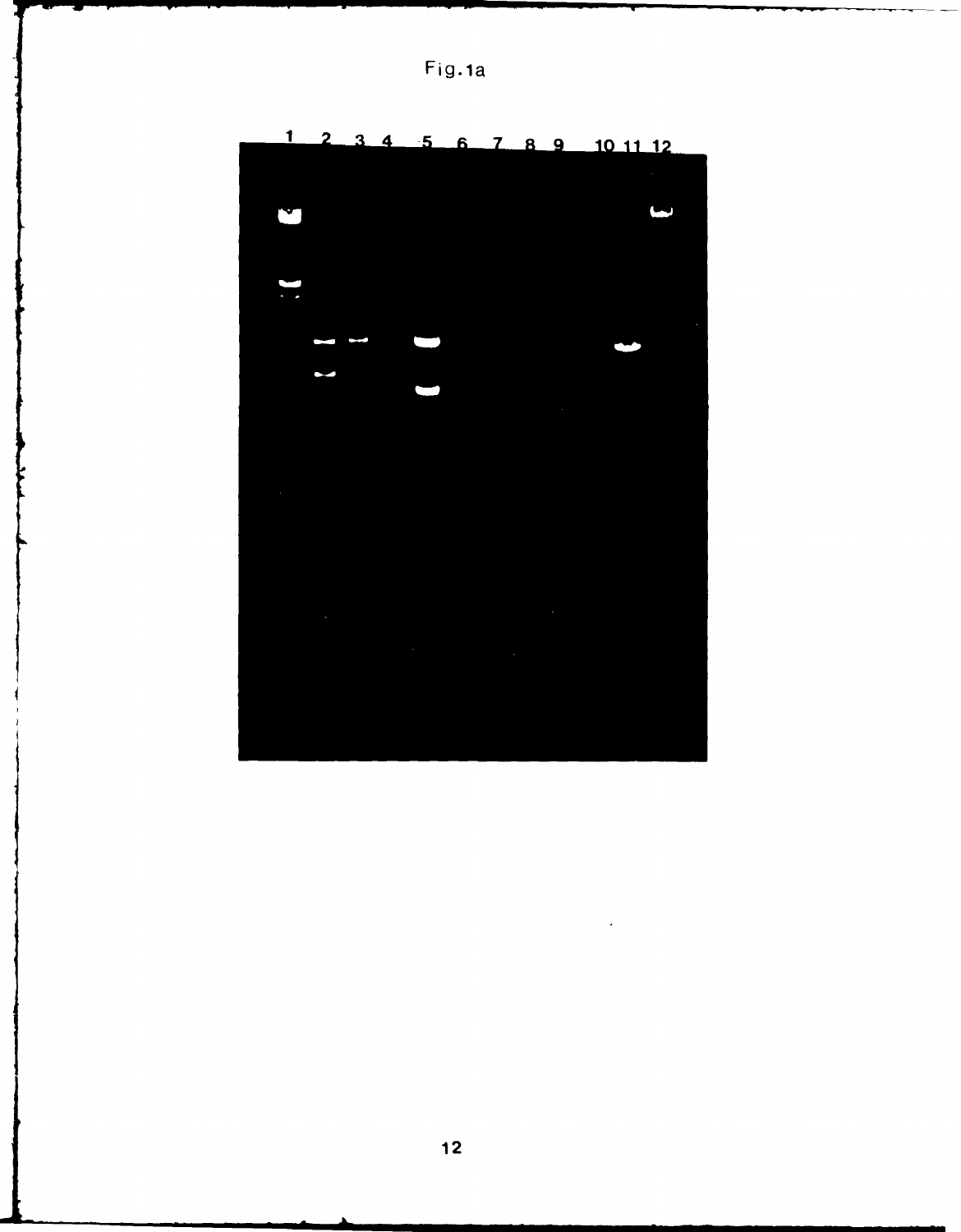



4 5 6 7 8 9 10 11 12 13  $3<sup>1</sup>$ 



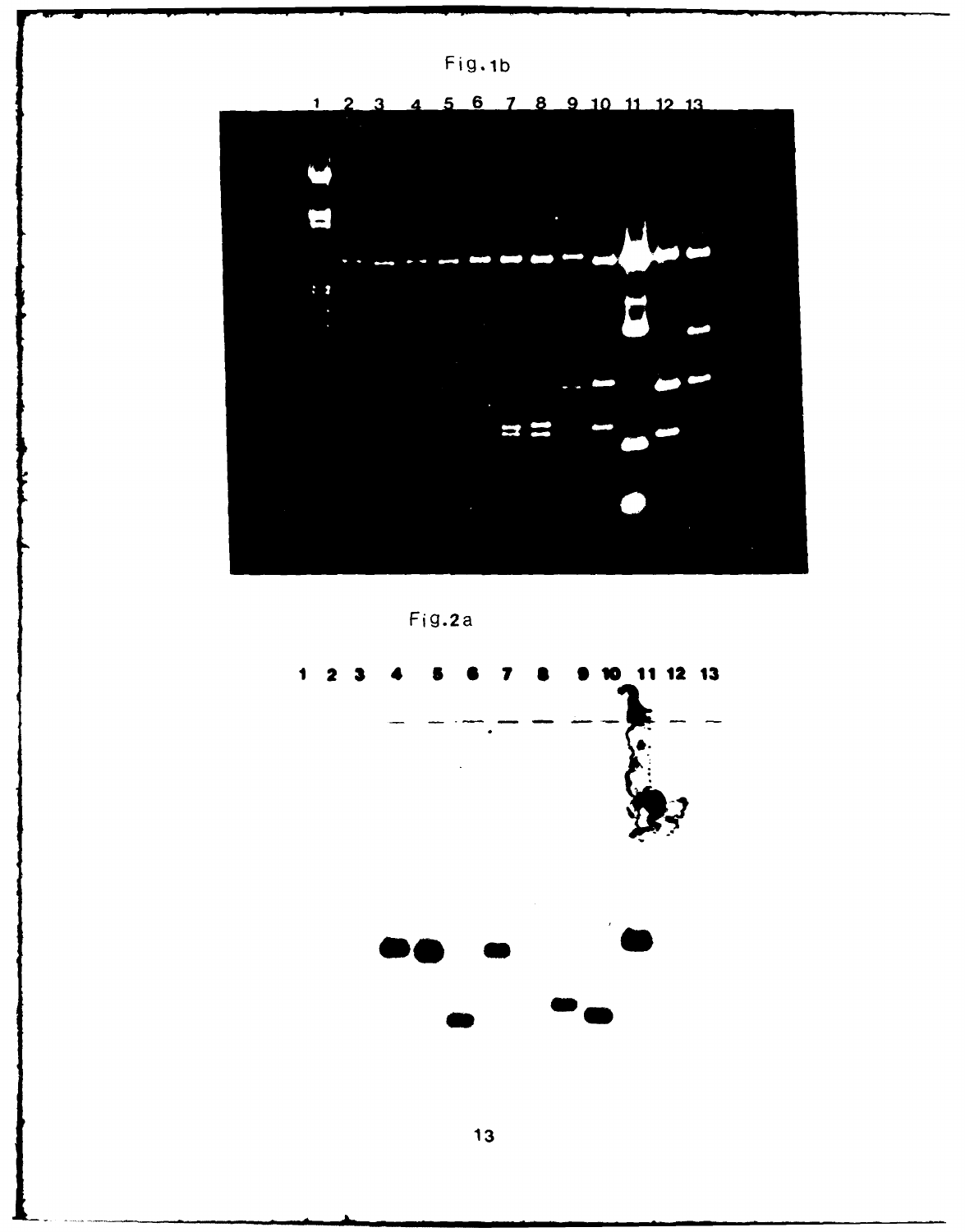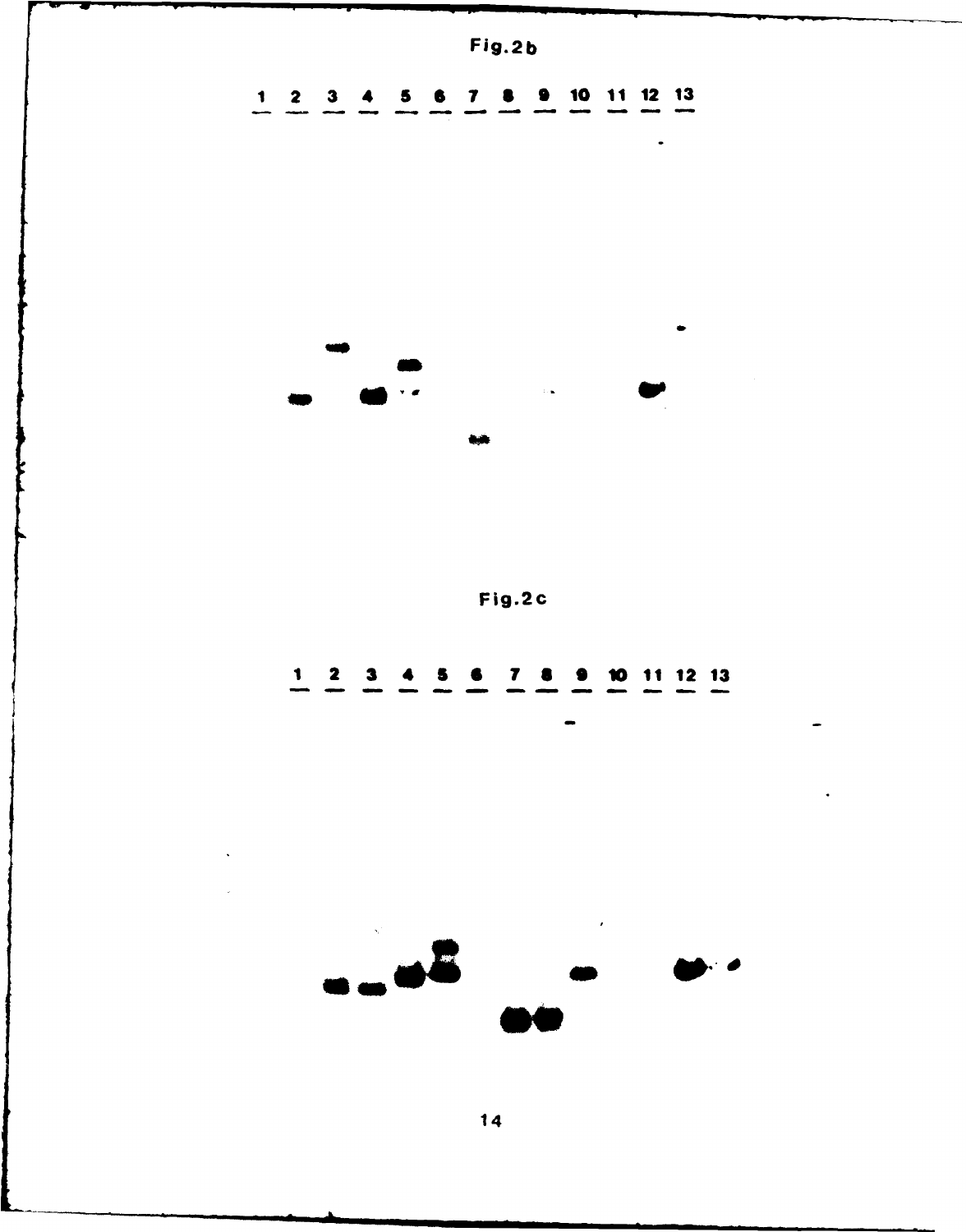Fig.2d 2 **3** 4 **5 6 7 8 9 10 11** 12 **13**

 $\bullet$ 

J.



Fig.2e



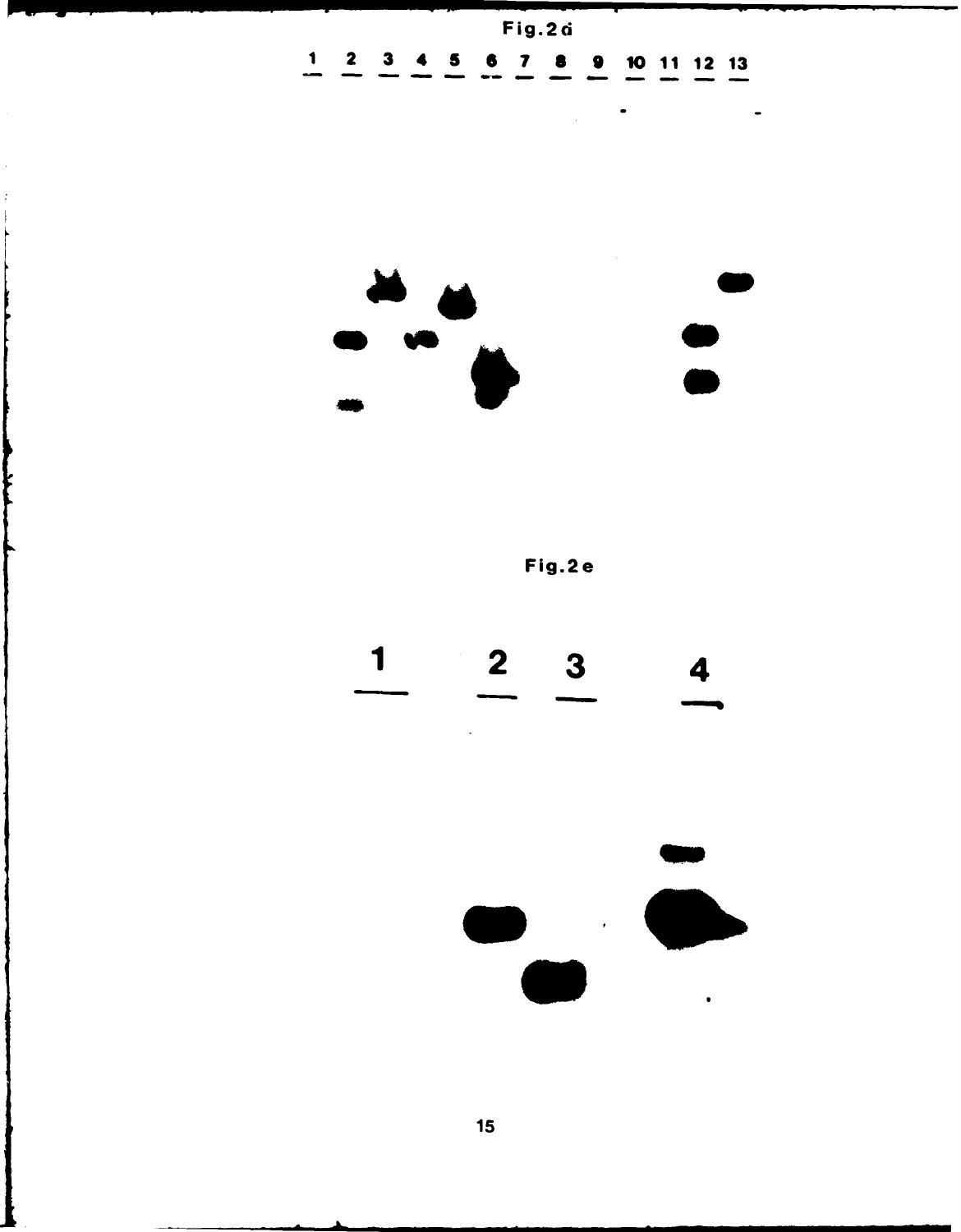Fig.3



 $\bullet$ 

 $\tilde{\mathbf{x}}$ 

X

 $16$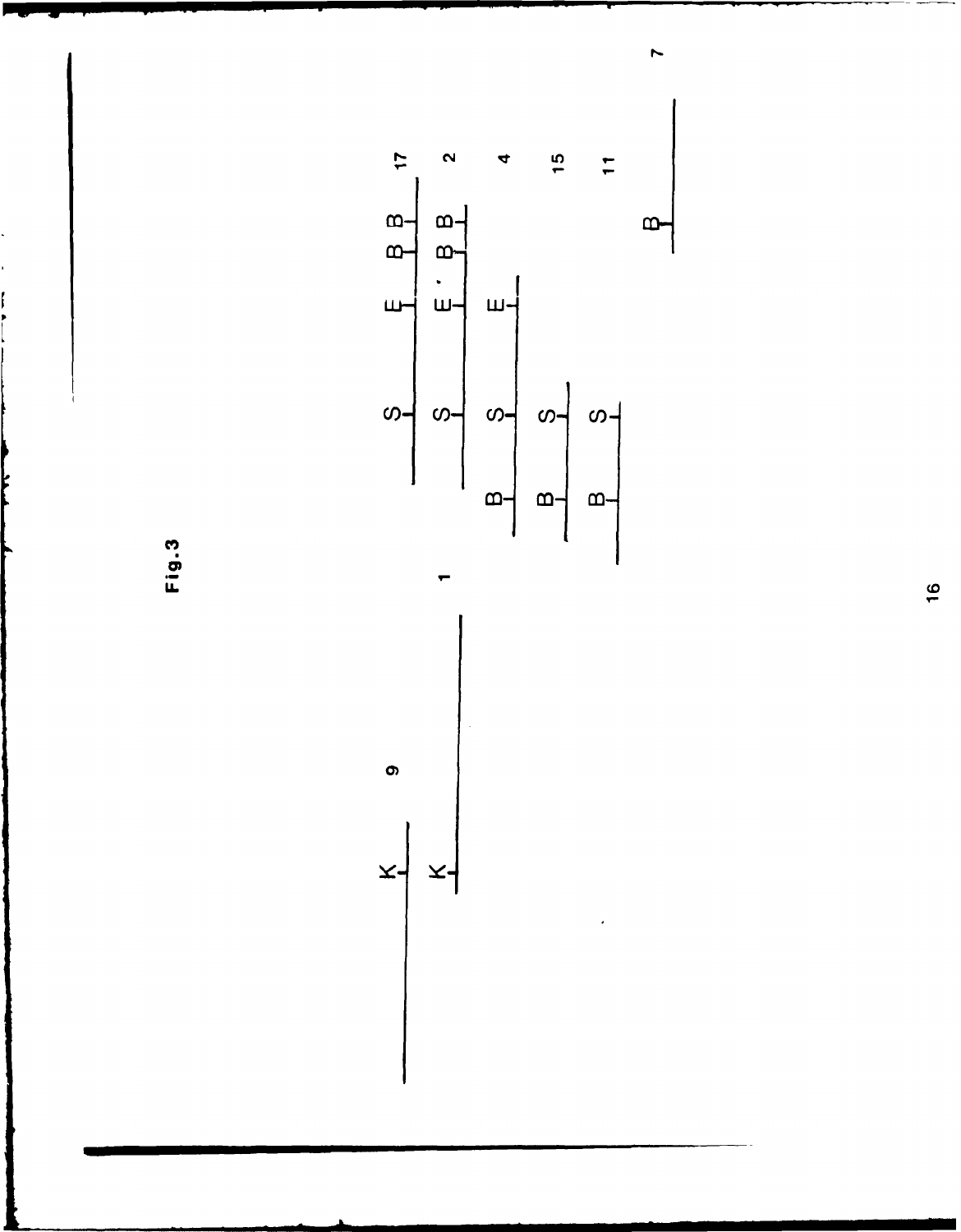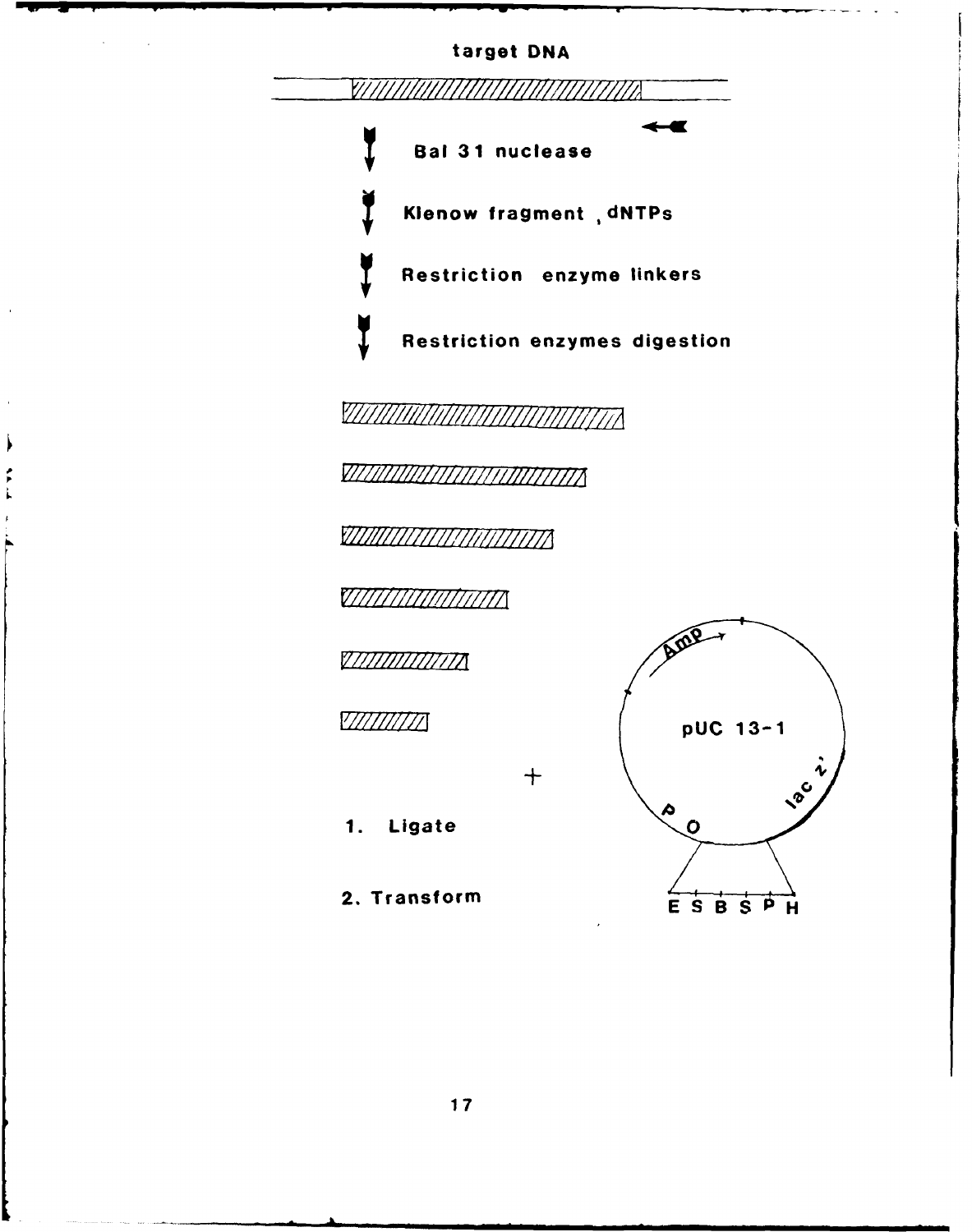

 $\bar{1}$ 

 $\ddot{\phantom{0}}$ 

 $\hat{\mathcal{A}}$ 

 $\ddot{\cdot}$ 

6 7 8 9 10 11 12 13 14  $12$  $4<sub>5</sub>$  $\mathbf{3}$ 

**Fig.5**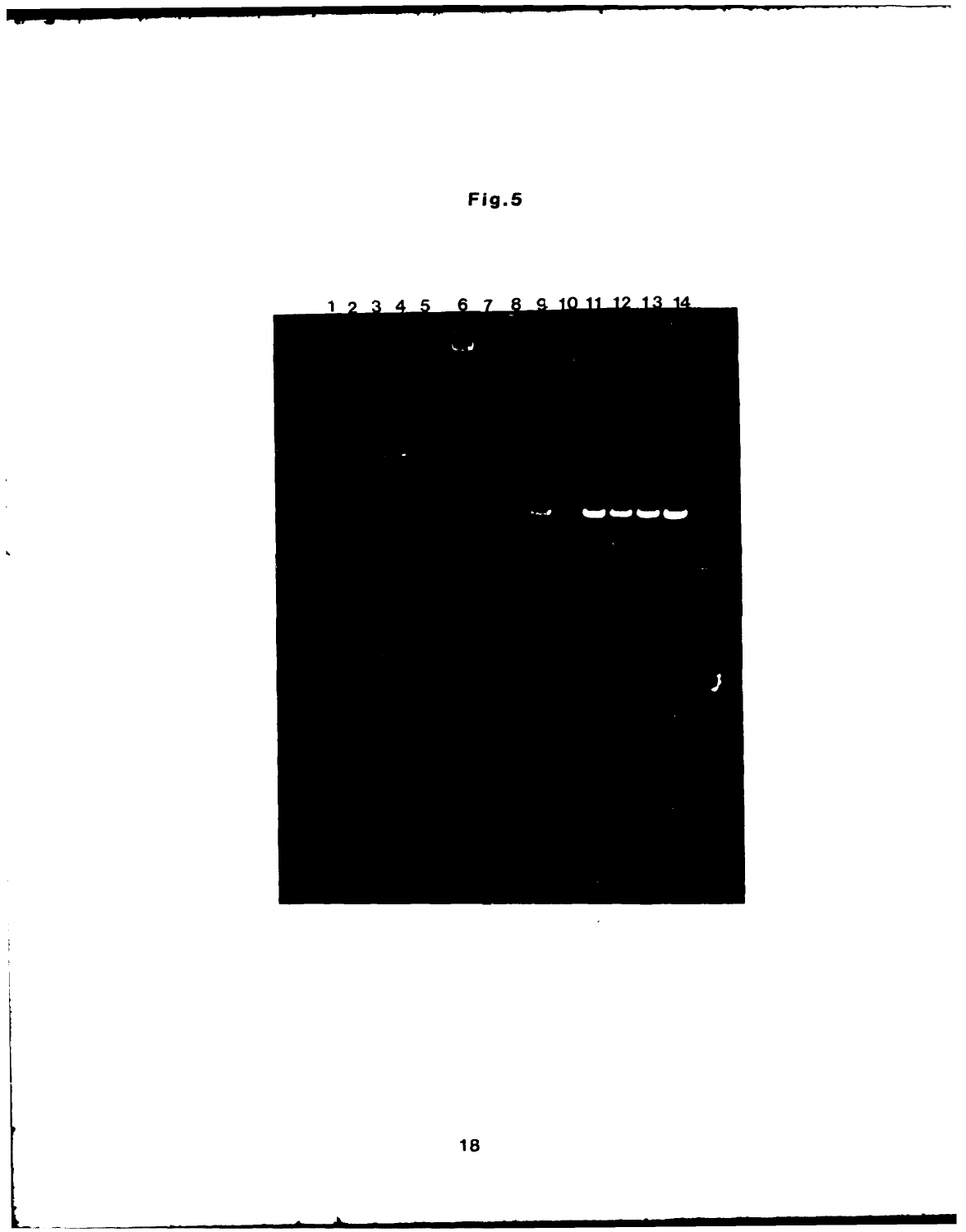Fig.6a

| ٠<br><b>I duu dol ont che dot and cit and and ang ang tit ant tig tug ann una agrad gra ato big ato act and sag tst ag</b>                                                                                                            |                                                                  |
|---------------------------------------------------------------------------------------------------------------------------------------------------------------------------------------------------------------------------------------|------------------------------------------------------------------|
| at ama maa coo key fia ama aca aoy act ace tet ama aaa cyc ata aca aaa taa tao tao caa tet tac aca tta coa cos cha ama                                                                                                                |                                                                  |
| . .<br><b>.</b> .<br>I T E<br>K L                                                                                                                                                                                                     | 182<br>$\cdots$<br>τ<br>54<br>Ł                                  |
| MAT MAR MAC MAN THE THE FAC AND AFG MAN ATC ANN CCA TTO AND MAN AND AND AND ANT TTO BTC ANC TCC TTO BTC ACA ACC<br>ı                                                                                                                  | 272<br><b>KEKEE</b>                                              |
| uan car una can ait gac anc tit fen cha gun atc thu gan any aca the tic chi gan ann atg ctc agu acc can ata ann acu ann<br><b>LBV</b><br><b>.</b><br>. .<br>τ.<br>$\cdots$<br>$\mathbf{L}$                                            | 342<br>$\mathbf{r}$<br>. .<br>114                                |
| da ana cha cha bit ora uit fici itt dhi aca tin arc aca uus anc ann tcc itt ann dac chi oba ann otu ato att an<br>. .<br>- <b>1</b> - 1<br>$\mathbf{r}$                                                                               | 42<br><b>.</b><br>. .<br>ш                                       |
| ME OCT ACT ARD AND HAT ONE ARD OUT ARD URE OFFICATI TAK CTT OCC CTA CTA OCA OCE TYC ANA OTC AND CCA ACT TRE CAR CHEONE                                                                                                                | ٠<br>92                                                          |
| $\cdots$<br>THE TET TYP AND AND TYP ACC TEE AND ONG TYP APP APP ACT ACC ARD ONG ANC OTH CTC CTC TCC CAN AUC ACC ASA CCA AND ACC ASS                                                                                                   | ш<br>42                                                          |
| <b>.</b><br>٠<br>$\mathbf{I}$<br>$\cdots$                                                                                                                                                                                             | $\mathbf{L}$                                                     |
| CTT ONA CTO ACT MAT ONE OF THE OCC. THE ONE CAT OUR OUT OUR TCT AND APD OTH AND AND AND AND ONE TAL CAR TTO ACC BTD ACT ATC AFG.<br>.<br>к.                                                                                           | m<br>. .<br>24                                                   |
| ect and the hed can any each one has the and the can the way the and give the and ata the each ove one for the can ove<br>. . <b>.</b><br>.                                                                                           | m<br>$\mathbf{v}$<br>200                                         |
| tre tra maa vee tra dan gan aan gea nat van aan den tra oon tva aga aan nam opt cyc nat gen nen het ttt cyn aga age<br>,,,,,,,,,,,<br>.                                                                                               | œ<br>.<br>- 1                                                    |
| ٠<br>CET TOA ANN ANG ANG ANG ANG ANG ANG THU CON CYB MAY NAO OCT AFC AYU NOA BYC AND ATU UYO ANG ATT TYO ULC ANT TCA CYC CYA<br>.                                                                                                     | ٠<br>m<br>.<br>m                                                 |
| .<br>.<br>MA ANT BAC AFT CCC ARR ACA BON CCA TTA URB BCT BON GOD CTC CTC ACT 9RB TOC TAC URB CTC ACT UNA CON TCG BCC BAT TRA GAA                                                                                                      | Б<br>٠<br>w                                                      |
| .<br>.<br>$\cdots$<br>л.<br>cys mad had wax fax met dye had you had met can ook and and had you had ant any con atc cys you and and had you had had the bay                                                                           | t.<br>.<br>J.<br>1177                                            |
|                                                                                                                                                                                                                                       | - 1 -<br>1                                                       |
| ANS APR 1008 AND AND ANG UND ONE ONE DOG AND CPR ANG AFR CPC ATT AND AGD ONE TRE CRESTS ARC TON UND CTT TYT CCT STA. 1202<br>E E E B T<br>1 T I L I L T 8 L L V<br>.                                                                  | .                                                                |
| voa ara oca are ago doa moa doa tra tre tre dir ara bra ara aan can con den bet ann bra tra tan ant bre cet tea cee cea cee ijsee<br>.                                                                                                |                                                                  |
| A ANG OCT RAN CTO RAN RAT ROA OCC TAT AON ATC AAD CAN ANA ORA ATT CTT GON TAT TCC CAN ATC RAN OCC RAN STT TAC AAA<br>$\mathbf{I}$ $\mathbf{I}$ $\mathbf{I}$                                                                           | 142<br>- 11                                                      |
| gan 680-808 the cat aga any the cat etc aga ced 880 801 811 cta ans cat ana gan and ago att ana cca toa teo 950 800 611 (532<br>.                                                                                                     |                                                                  |
| .<br>MA MAC CYN OVD TEIR TOT ORA ODA OOC TYN AAS CTA OAA OOA DAA TOU AAS OAA OAA AAA ATC CAS OTC TYD OCA TYS OAE CCT 1622                                                                                                             | <b>.</b><br>- 1                                                  |
| к<br><b>EURE</b><br>.<br>. .<br>Ł<br>.<br>ban ann ant con ann uce bye can aon ann cet unt ett tye ann act aac uce una act ata uut uce uta tet cyn aac ttt tet cet                                                                     | 534<br>▼<br>1712                                                 |
| ٠<br>.                                                                                                                                                                                                                                | <b>.</b><br>ж<br>.                                               |
| goa aic tca goa tca cca atc aic gac aan ana goa ana sti stu got cti tat got aat got att sti aca amb aut goa tat btu 1970-1982<br>л.<br>.<br>. .<br>٠<br>$\mathbf{1}$                                                                  | ۷<br>٠<br>. .<br>т.<br>в.                                        |
| ha ana any att una mac any coa úna atc ona any coa mac att tit cha and a<br>ET ANN ODER COMB ACT O<br>$\mathbf{r}$<br>$\mathbf{I}$<br>1 E K<br>. .<br>в                                                                               | <b>WA TYN ACC ATC ATM BAC</b><br>. .<br>$\mathbf{I}$<br>424<br>٠ |
| CRC CAC CCD MOR 900 000 000 AUB ACA AUB AUA TAC CTT CCB MCC ATA STC AUA MUB MCT ATA ANA CUR DOC CTG AUB ACA TTA ATC CTG UCC 1902<br>$\mathbf{v}$<br>. .<br>. .                                                                        | ٠<br>$\mathbf{r}$                                                |
| MA 612 819 80A 90T 60A AYU 80A 80A 80C CTA ABA 88A CTT COA ATA ABA TAC CAA ACC CCA 80C ATC ABA 80T 80A CAC ACC 2072<br><b>poz an d</b><br>$\mathbf{f}$<br>. .<br>- 1.<br>1<br>٠<br>. .<br>-1<br>- 7                                   | ٠<br>.<br>ਾ                                                      |
| 008 cui 908 att 616 del cha até tet cat occ aca tyl alt até aos che cha tia cca ett aoa 618 cca aat tac aac eye arc atl 2142                                                                                                          |                                                                  |
| $\sim 10^{-1}$<br>$\bullet$<br>$\bullet$<br>AND ONE WAS ODE CAR THE AGA ONE CCA OCA AUT ATA OCO WET ANA OUA TAC ATE TEA ACT COA GTA OAD ATO OUT AAG OCA OCT OUR ATT 2252                                                              | $\bullet$<br>$\bullet$                                           |
| <b><i>R B E A B F T B P A B 1 A B B B V I B T R V E R B E A A B 1 744</i></b><br>$\bullet$<br>٠<br>$\bullet$                                                                                                                          | $\sim 0.1$<br>$\bullet$                                          |
| TRE ATO AGA OCE AET CET CED OOA AGE AOA OAE CEA TRE CET CAB AUC AAT OCA CEA ATE ATO OAT OAA OAA AOA ARA ATE CET OAA COT 2342<br>F * T * T P P * * * P P F P * * * * * P I * * E * E * E 1 P E * * *<br>$\mathbf{A}$<br>$\bullet$<br>۰ | $\bullet$<br>$\cdot$<br>$\bullet$                                |
| 105 108 ART TCT BRA CAT GAR TOB BTC ADS BRT TTT ANA ORB ANS ACT STT TOB TTC GTT CCA ARC ACA ANA OCA GAR GAT GAC ACA UCA 2432<br>5 <b>6 5 5 6 6 7 6 7 7 8 7 8 8 8 7 9 8 7 9 8 5 1 8 8 9 9 1 8 90</b><br>. .                            | $\bullet$                                                        |
| $\bullet$<br>$\bullet$<br>OCT TOC CTG AND ANA ANT GON AND ANA STG ACA CAN CTC AUT AUG AND ACC TCC DAT TCT ONG TAT STC AND ACT AUG ACC ANT GAT TOB 2322<br>A C L B C B B C C V T B L S B C T 3 3 4 E Y P K T R T 3 7 9 1 1 1           | $\bullet$                                                        |
| $\bullet$<br>$\bullet$<br>$\bullet$<br>$\bullet$<br>OUC TTC 676-670 ACA ACT DOG ATT TCA GOA ATO OUT OCC AND TTC AND MIT ONE ARD STC ACA GAC CCC AUA COC TOC ATS ANN CCA 6TT 2612                                                      | <b>Contract Contract</b><br>$\bullet$<br>$\bullet$<br>$\bullet$  |
| $\bullet$<br>$\bullet$<br>ATA CTA AGA BAT BUT DAA BAD COM UTU ATC CTO DCA DOA CCT ATU CCA STU ACC CAC TCT ANT UC                                                                                                                      | ٠<br>2677                                                        |
| <b>ILT B &amp; E E R V I L A &amp; P B P V T B \$ \$</b>                                                                                                                                                                              | œ                                                                |

L

19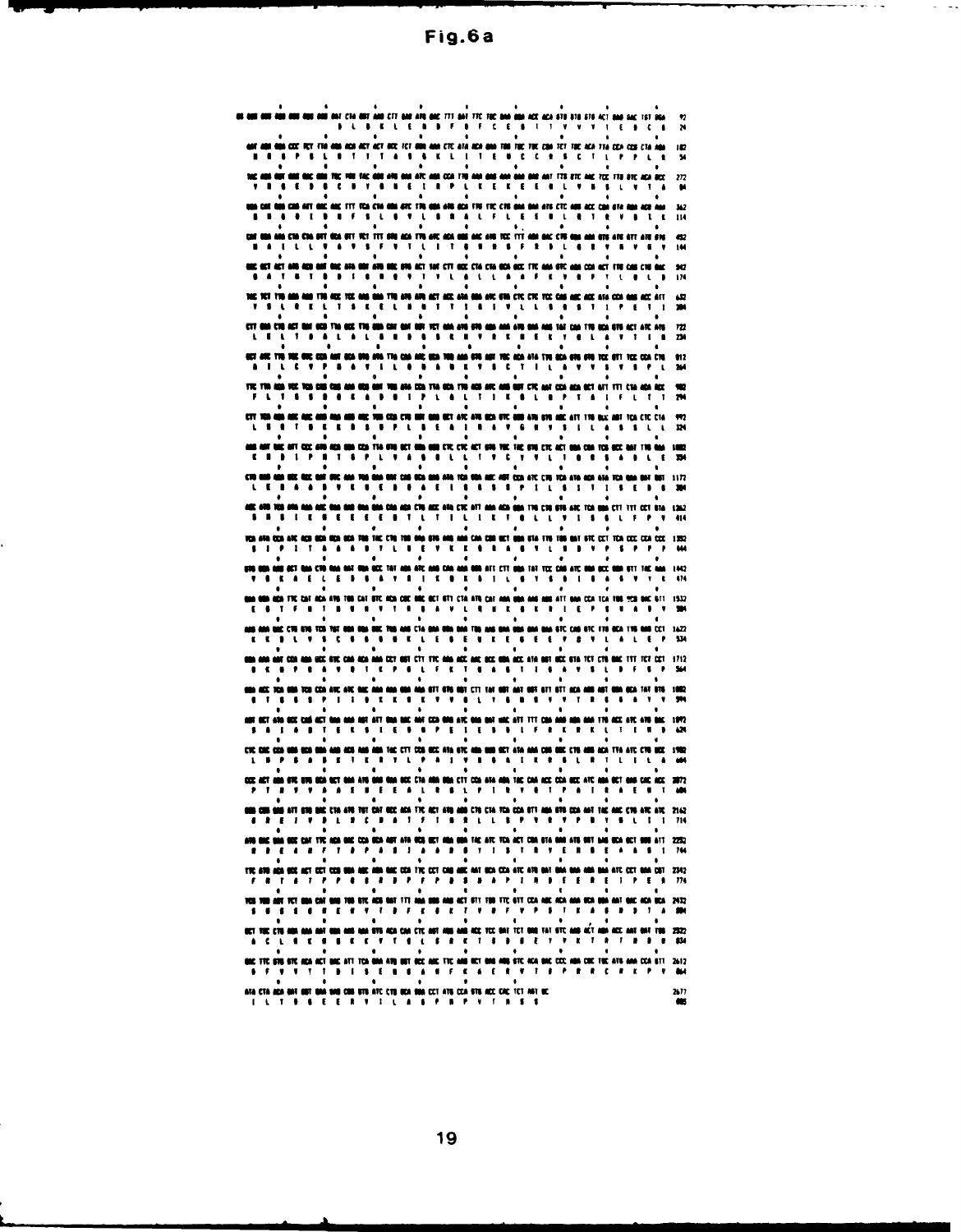BOC AND TTA BOA BTS CITE CAD ART BOA BOA BST BBA ARS GDS TAC ANT CAT BOT CTC AST BAN CTS COS BAS ADD CTS BAS ARA TTS<br>
B B L A V L B T A E A S A P A T B N A L S E L P E T L E T L  $\ddot{ }$ **CTT TTA CTB (EXT CTG BET ACA STC ACA BOA SHA SHA ATC TTTS TTA TTC TTG AT& ABC BAA ABS BAT ATA BOA ARS ACC CTG BOA ATS I BOA ATA I ATA CHARACTER SHA ATA I ATA CHARACTER SHA ATA CHARACTER SHA AFT LA SHA AFT LA SHA AFT LA SH** TOC TOC 6TA ATC ACR OCT ART ATT CTC CTA TOR TAC OCA CAN ATA CAR CCA CAC TOB 6TA OCA OCT TCA ATA ATA CT6 GAS TTT TTT CTC 279 CC3 UT & S 1 L L U Y & B 3 B P U H 1 A A S L I L C F F L ATA STT TER CTS ATT CEA BAS CCA SAN CAR AND CAR HAR ACC CAN SAT AGE CAN THE ACC IST SEC ATS SEC ATS CC ATS ATS THE 149 P. T. IS A R. T. P. C. B. IS A R. T. P. C. B. IS A R. T. T. Y. V. V. I. A. I. L. L. I. V. V. 120<br>SEC R AND ATC CTO ONC ATA BAT CTA CRT CCC WAS TRANSPARED WAS CTO TAT WIT FOR A CALL THE CALL CCC ATO TTO AND CODE AND TREAT ON A SAME OF A SAME OF A SAME OF A SAME OF A SAME OF A SAME OF A SAME OF A SAME OF A SAME OF A SAME OF ATT 600 ANT TCC PCA ST6 ANC ST6 PCC CAR GO ACT AFT SCC AND CAR GOT BY THE ATM SOFT CHARGES THE TOWARD TO THE RESERVE THAT IS A THE RESERVE THAT IS A THE RESERVE THAT IS A THE RESERVE THAT IS A THE RESERVE THAT IS A THAT IS  $\frac{430}{710}$ SCA CAT TO THOSE ARE ATH RED COA BRA CTC CAN BRA AREA MOST CHEM RAN BRIT CAR MAN REAL ROST ROST WAS ARRESTED FOR DRIVING COAL AND COAL AT LATER COAL ARREST OF THE REAL ARREST OF THE REAL ARREST OF THE REAL ARREST OF THE R  $\frac{110}{270}$  $\frac{1}{2}$  and are also associate that there are the second pair  $\frac{1}{2}$  and the second second second second cross and  $\frac{1}{2}$ ÷  $\frac{1}{24}$ 420  $\bullet$ .<br>The end of the time and also and the first fait fait for the and and the and and the and official and the angle of the state of the state of the state of the state of the state of the state of the state of the state of t CCA 889 CAT 898 699 CCC ATS CCC ATS TCA RCA TAT 699 T69 ANT CTA 674 CST CTC CAR AST 699 691 THE TTC ACT CCS CCA 1539<br>  $P$  5 H  $Q$  5 P  $T$  7 H  $S$  5 T  $T$  8 H  $Q$   $T$  5 P  $Q$  5 H  $Q$  5 S  $T$  9 H  $T$  5 T  $T$  5 T  $T$  5 H  $T$ MA AND THE RECADA THE THE THE AND ARR WAS RED TO THE RECALIST ON ANY ORDER AND NOT ARR WAS DRIVING TO THE STATE OF THE TABLE TO A RECALL THE REPAIR OF THE REPAIR OF THE REPAIR OF THE REPAIR OF THE REPAIR OF THE REPAIR OF 500 8TO BAA ANT TON TTO AND AND AND ADD DOA TTT TOD ATA AND STT CTD AND DOA TAD ATO COD TOA BTD ATA DAN ANN ATO BAA DOA DTA 1710 ATA STRITCA TCA STRIANCIATS ATT TCA MOR ATS TTRIATCIANCI AMBITICIACA ATS AMBICACAMA MORINDELT TAC MARICCA MATISTA MACIONA<br>ILI YI SI SI YI SI MILI SI RI MILLI BI RI SI BI RI FI MILLI ALI RI RI RI RI RI PI TI FI PI PI PI ASD

979ء<br>143

 $\lambda$ 

Fig.6b

20

CTC 084 ABC 084 ACC CBC AAC ATC 064 ATT 644 AFT 046<br>L G S G T R H I G I E S E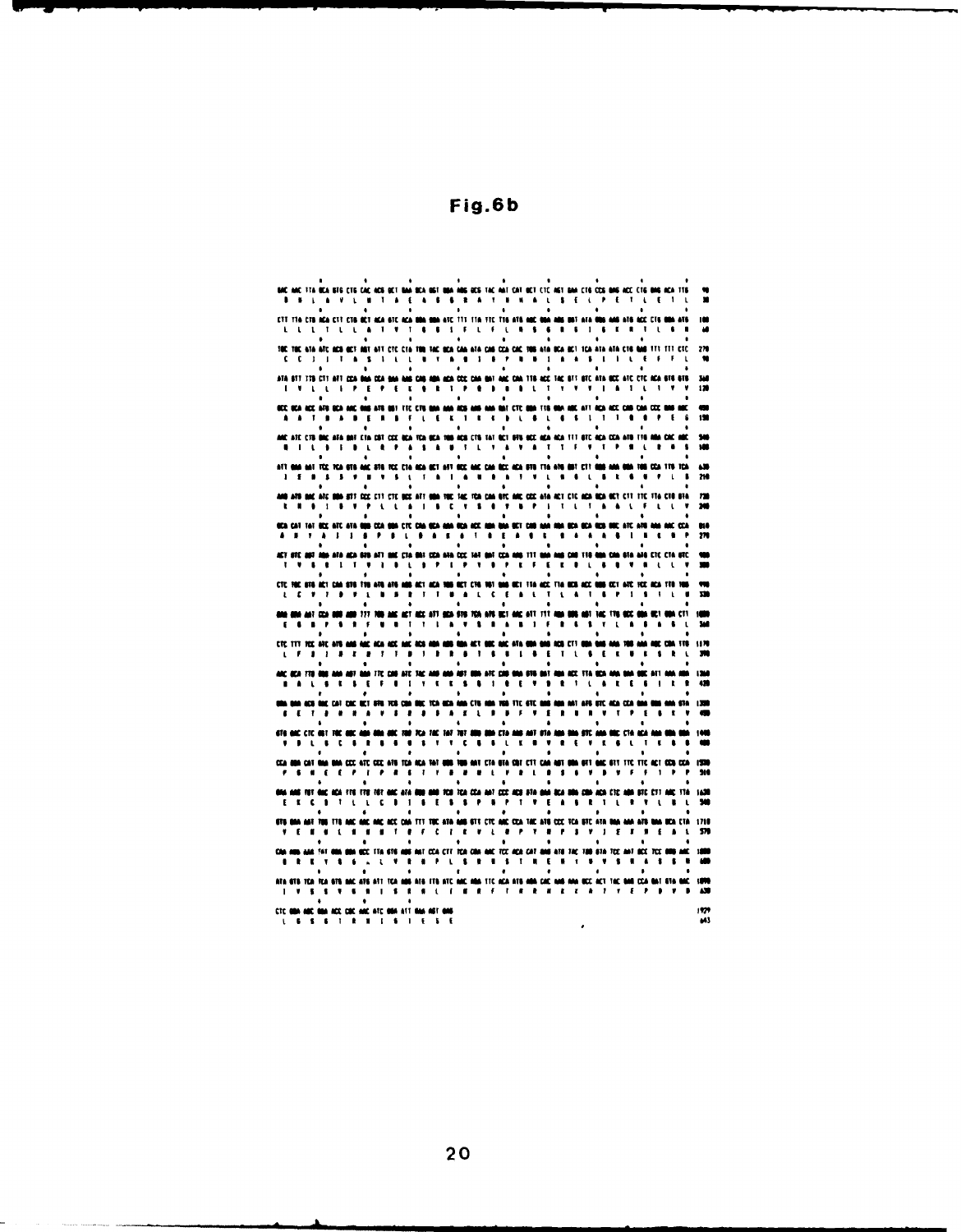

 $\bar{\gamma}$ 

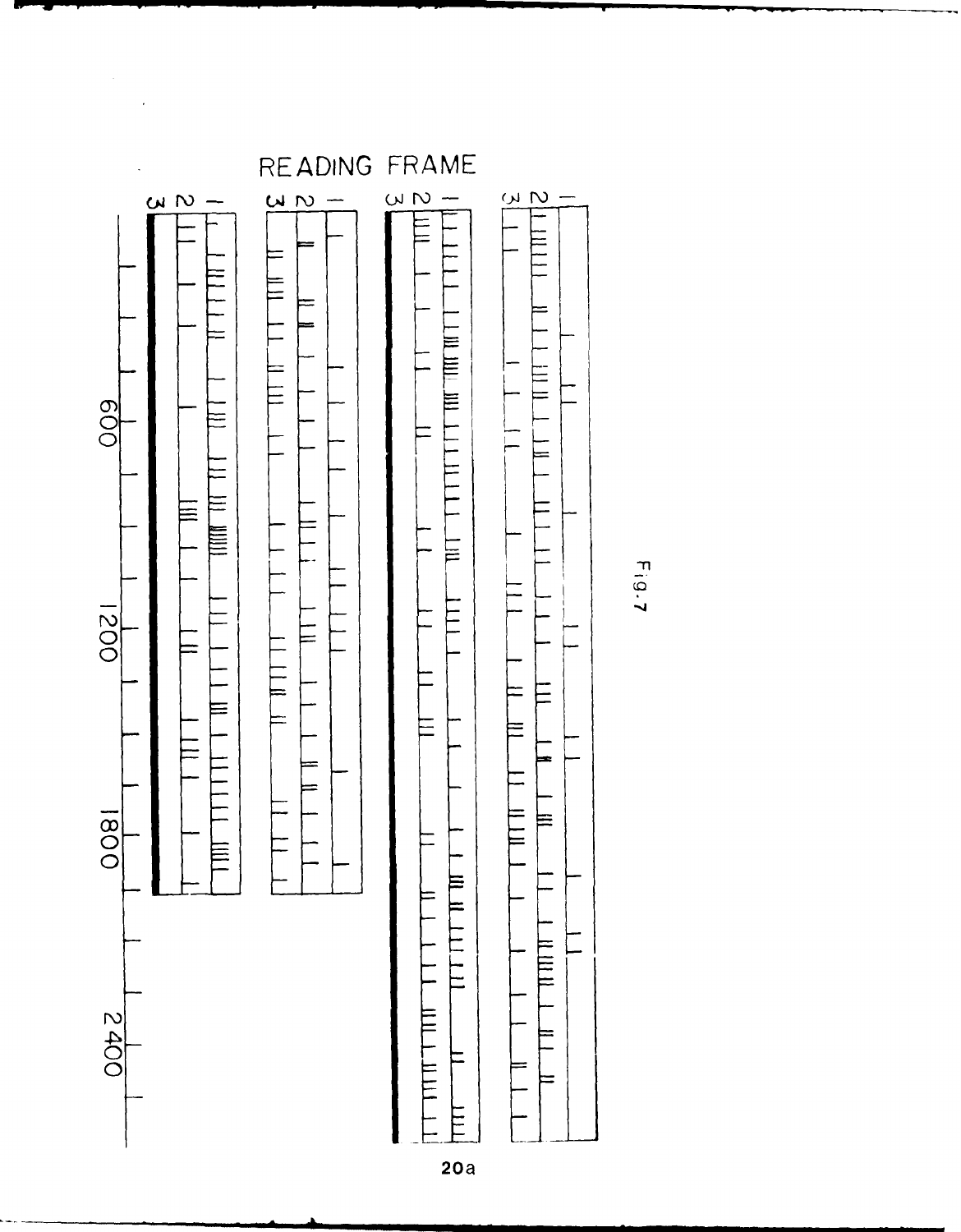### LITERATURE **CITED**

 $\overline{\phantom{a}}$ 

J

- 1. Barnes, W.M. and Bevan, M. (1983) Nuc. Acids Res. 11, 349-368.
- 2. Guo, L.-H., Yang, R.C.A. and Wu, R. **(1983)** Nuc. Acids Res. **5521-5540.**
- **3.** Maniatis, **T.,** Fritsch. **E.F.** and Samnbrook, **J. (1982)** Molecular cloning-a laboratory Manual, Cold Spring Harbor Laboratory Press, Cold Spring Harbor, New York.
- 4. Viaxamn, A.M. and Gilbert, **W. (1980)** Methods in enzymology (Grossman, L. and \Aoidave, K., eds) Academic press, Ne% York, **pp. 488-560.**
- **5.** iRice, C.M., Lenches, E.M., **Eddy, S.'Z.,** Shin, **S.].,** Sheets, R.L. and Strauss, I.H. **(195)** Sc-ience, **229, 726-733.**